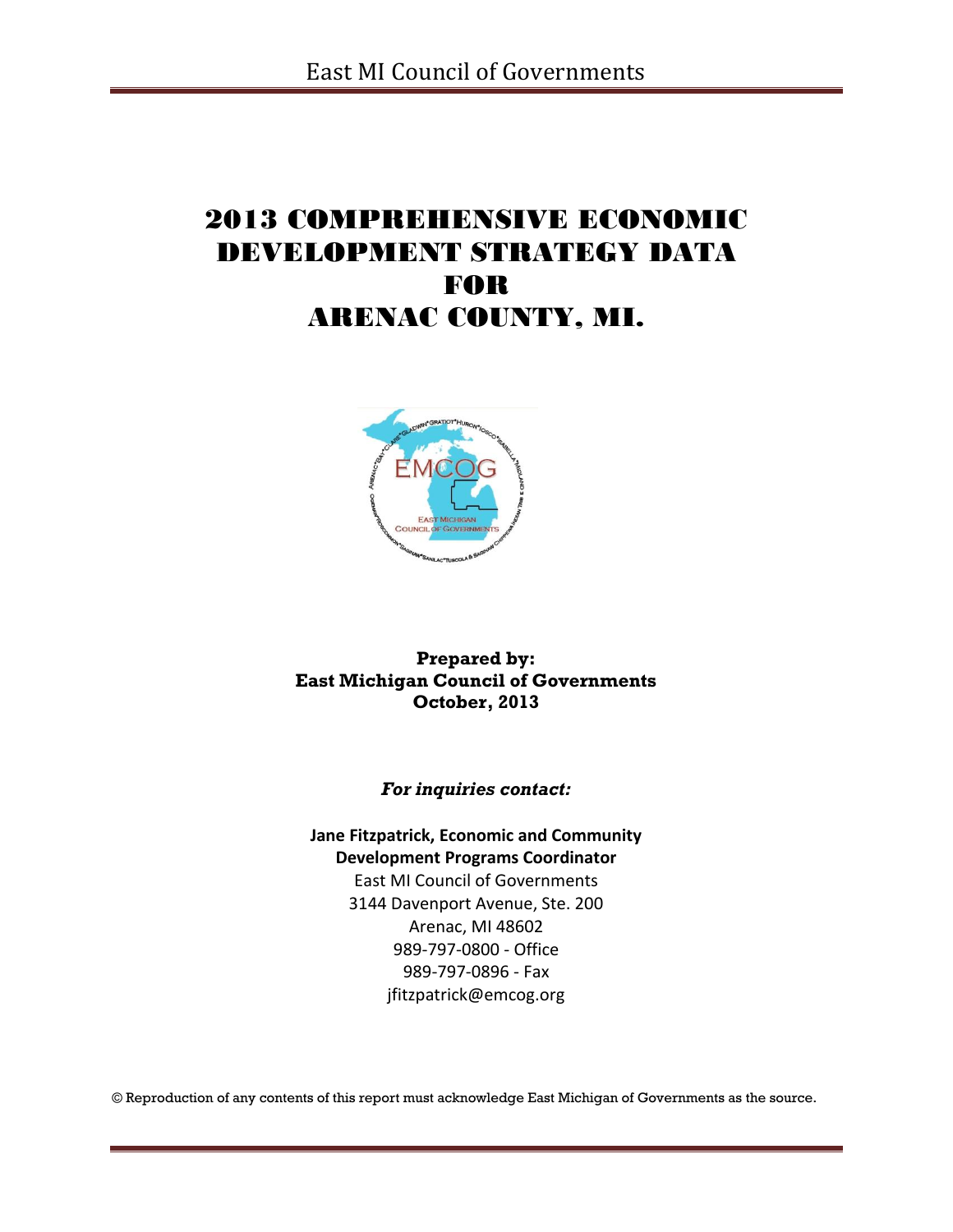#### *TABLE OF CONTENTS 2013 CEDS DATA FOR ARENAC COUNTY*

| Page |
|------|
|      |
|      |
|      |
| 16   |
| 17   |
|      |

#### *LIST OF TABLES*

| Table 1  |                                                                           |
|----------|---------------------------------------------------------------------------|
| Table 2  |                                                                           |
| Table 3  |                                                                           |
| Table 4  |                                                                           |
| Table 5  |                                                                           |
| Table 6  |                                                                           |
| Table 7  |                                                                           |
| Table 8  |                                                                           |
| Table 9  |                                                                           |
| Table 10 |                                                                           |
| Table 11 |                                                                           |
| Table 12 |                                                                           |
| Table 13 |                                                                           |
| Table 14 |                                                                           |
| Table 15 |                                                                           |
| Table 16 |                                                                           |
| Table 17 |                                                                           |
| Table 18 |                                                                           |
| Table 19 |                                                                           |
| Table 20 |                                                                           |
| Table 21 | Job Impact of Establishment Expansions & Contractions 2006 - 2009         |
| Table 22 | Jobs Impacted By Establishments Moving In & Out of the Region 2006 - 2009 |
| Table 23 |                                                                           |
| Table 24 |                                                                           |
| Table 25 |                                                                           |
| Table 26 |                                                                           |
| Table 27 |                                                                           |
| Table 28 |                                                                           |
| Table 29 |                                                                           |
| Table 30 |                                                                           |
| Table 31 |                                                                           |
| Table 32 | Education Attainment of Population 25 And Older 2000 - 2011               |
| Table 33 |                                                                           |
| Table 34 |                                                                           |
| Table 35 |                                                                           |
| Table 36 |                                                                           |
|          |                                                                           |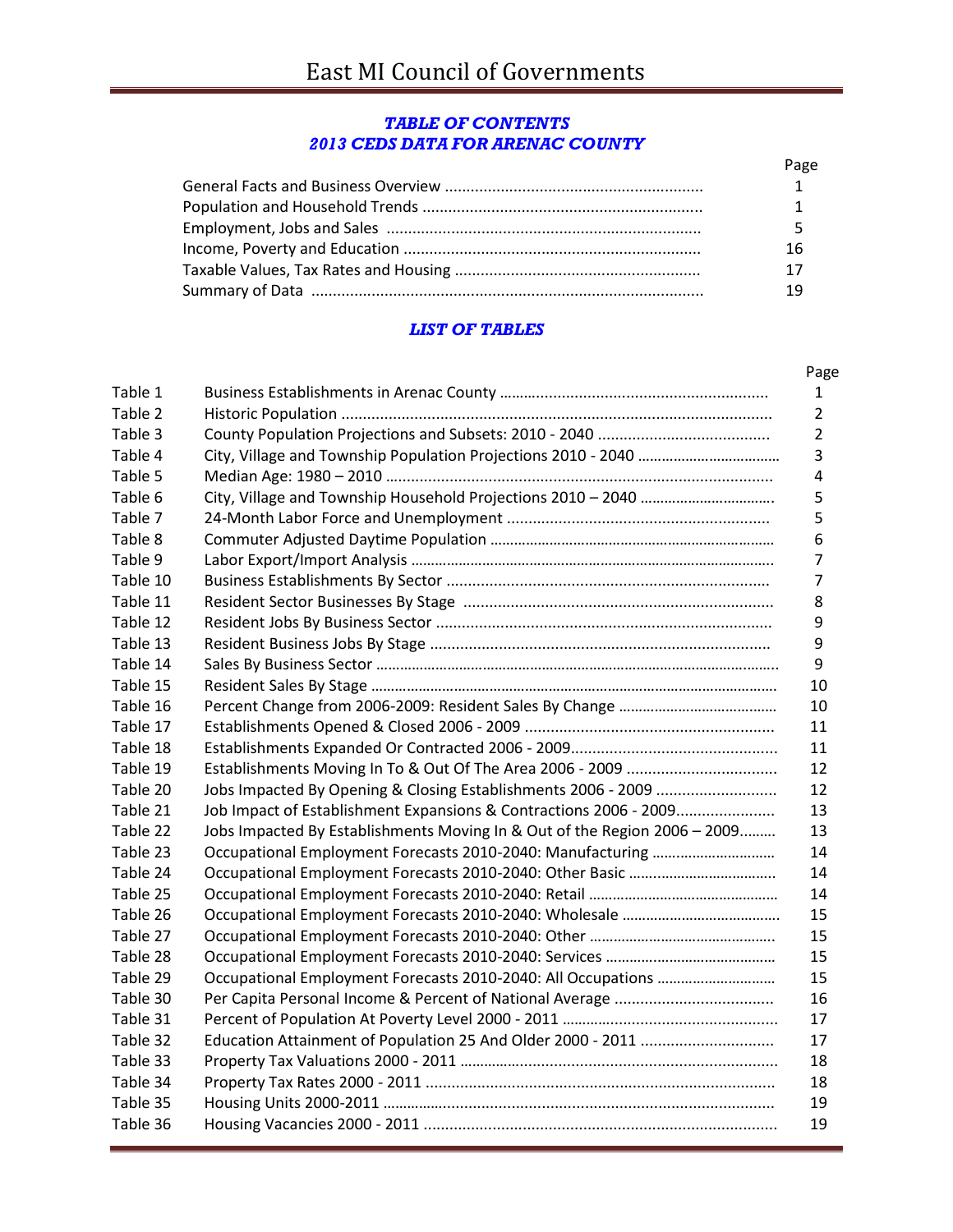#### **General Facts About Arenac County**

County Seat: City of Standish Land Area: 366.84 square miles Local Governments: 3 cities, 3 villages; 12 townships 2010 Population: 15,899 Population Density: 43.3 persons per square mile Median Age: 44.6

| Table 1: Business Establishments In Arenac County <sup>1</sup> |                                |                    |                      |                    |       |         |  |  |
|----------------------------------------------------------------|--------------------------------|--------------------|----------------------|--------------------|-------|---------|--|--|
|                                                                | <b>Self</b><br><b>Employed</b> |                    |                      |                    |       |         |  |  |
| <b>Type of Establishment</b>                                   | & Stage 1<br>$(1-9)$           | Stage 2<br>(10-99) | Stage 3<br>(100-499) | Stage 4<br>(500 +) | Total | Percent |  |  |
|                                                                |                                |                    |                      |                    |       |         |  |  |
| Natural Resource & Mining                                      | 2                              |                    |                      |                    | 2     | 0.6%    |  |  |
| Construction                                                   | 29                             | 3                  |                      |                    | 32    | 9.4%    |  |  |
| Manufacturing                                                  | 17                             | 10                 |                      |                    | 27    | 8.0%    |  |  |
| Trade, Transportation,                                         |                                |                    |                      |                    |       |         |  |  |
| <b>Utilities</b>                                               | 74                             | 22                 |                      |                    | 96    | 28.3%   |  |  |
| Information                                                    | 6                              |                    |                      |                    | 6     | 1.8%    |  |  |
| <b>Financial Activities</b>                                    | 15                             | 2                  |                      |                    | 17    | 5.0%    |  |  |
| <b>Professional and Business</b>                               |                                |                    |                      |                    |       |         |  |  |
| <b>Services</b>                                                | 29                             | 4                  | 2                    |                    | 35    | 10.3%   |  |  |
| <b>Educational &amp; Health Services</b>                       | 27                             | 8                  | $\mathcal{P}$        |                    | 37    | 10.9%   |  |  |
| Leisure & Hospitality                                          | 38                             | 17                 |                      |                    | 55    | 16.2%   |  |  |
| Public Adm. & Other Services                                   | 29                             | 3                  |                      |                    | 32    | 9.4%    |  |  |
| Total                                                          | 266                            | 69                 | 4                    |                    | 339   |         |  |  |

Source: Compiled by EMCOG from U.S. Census Selected Statistics by Economic Sector, based on 2011 County Business Patterns

#### **POPULATION TRENDS**

Past, present and future growth patterns are a driving force and indicator of the future health and sustainability of a region. They help to define existing problems along with available socioeconomic resources and represent the current and future demands for those available resources. The sustainability of a region is dependent on how well the region meets the future needs of its residents. Future needs depend on a myriad of things including changes in population and households (both numbers and the details of those numbers) combined with existing development patterns and policy choices.

Table 2 presents a population history of Arenac County. Between 1980 and 2000 the County experienced a 17.4% population increase from 14,706 persons in 1980 to 17,271 persons in 2000. The County's population growth was much greater than the experience of both the EMCOG Region and the State of Michigan. The 2010 U.S. Census results show that Arenac County experienced a population loss of -7.9% since 2000 resulting in a population of 15,899.

 $\overline{a}$ 

<sup>&</sup>lt;sup>1</sup> The County Business Data in Table 1 is lower than the same type of data in Tables 8 and 9 due to the different sources for the data:Table 1 data is based upon ES-202 filings as compiled by the Bureau of Labor Statistics; Tables 8 and 9 data are based upon National Establishment Time-Series [NETS] as compiled by Walls and Associates using Dun & Bradstreet's Market identifier files. The NETS data includes businesses and jobs that the ES-202 data does not capture such as many smaller businesses and part time proprietors and jobs. Further information on the differences in the two data sources can be found at <http://youreconomy.org/pages/insights.lasso#insights-NETS%20versus%20ES-202>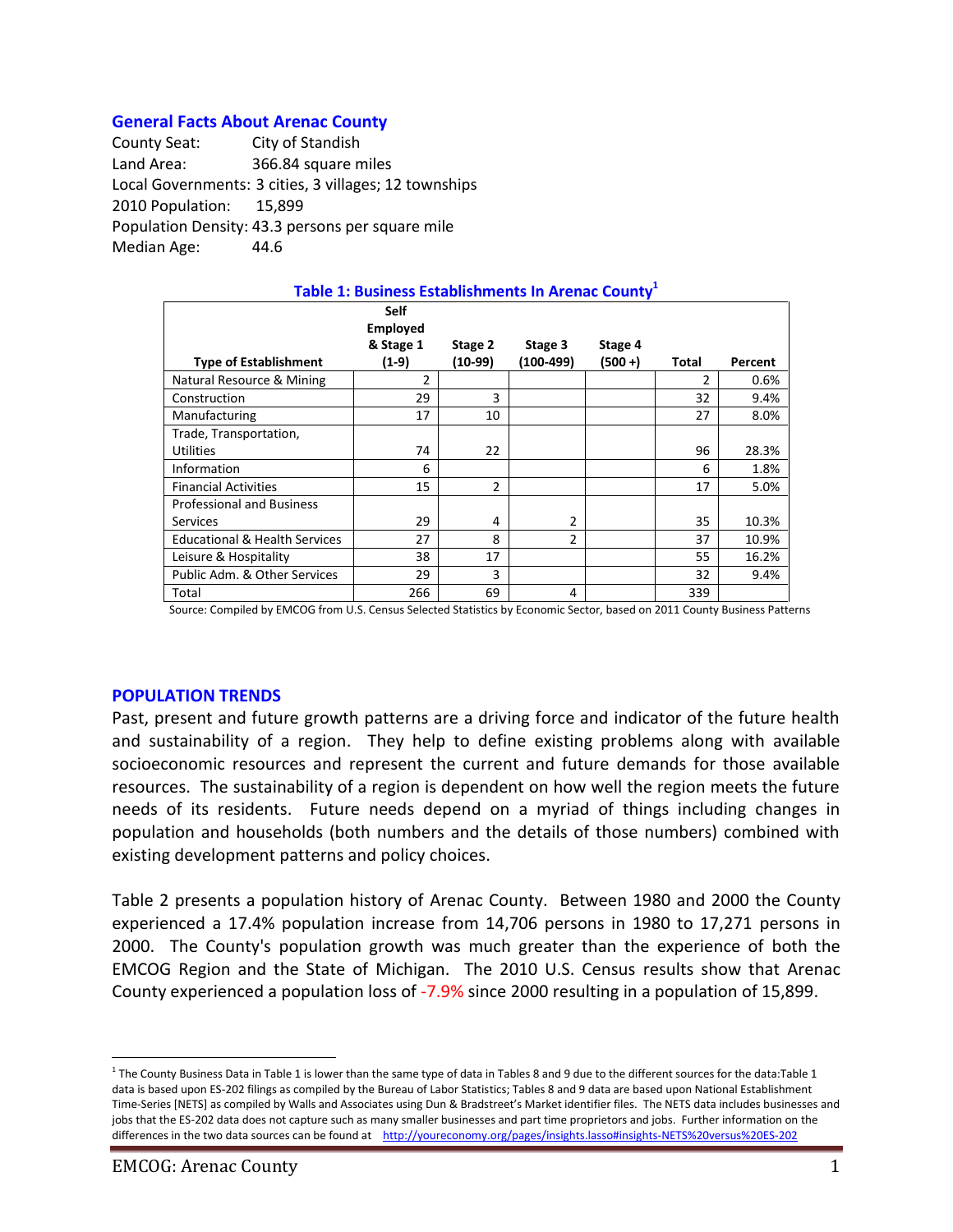|                      | <b>Census</b> | Census    | Census    | <b>Census</b> | % Change    | % Change    |  |
|----------------------|---------------|-----------|-----------|---------------|-------------|-------------|--|
| <b>Jurisdiction</b>  | 1980          | 1990      | 2000      | 2010          | 1980 - 2000 | 2000 - 2010 |  |
| <b>Arenac County</b> | 14.706        | 14.906    | 17.271    | 15.899        | 17.4%       | $-7.9%$     |  |
| State                | 9.262.078     | 9,295,297 | 9.938.823 | 9,883,640     | 7.3%        | $-0.6%$     |  |
| <b>EMCOG Region</b>  | 769.929       | 753,723   | 796,598   | 780,869       | 3.5%        | $-2.0%$     |  |

#### **Table 2: Historic Population**

Source: Compiled by EMCOG from U. S. Census

Table 3 presents population estimates for Arenac County through the year 2040. These population estimates are based on a combination of average growth trends over the last four Decennial Censuses (1980, 1990, 2000 and 2010) and population estimates provided by the Michigan Department of Transportation.<sup>2</sup>

The average annual growth rate from 2010 to 2040 is shown on the right side of the table. Based on the population estimates Arenac County will experience a modest increase in population from the year 2010 to 2040 of 0.13% per year.

What is interesting to note in Table 3 are the Population subsets that make up the projections. In Arenac County there is a projected population decline of -1,420 from the "Natural Increase" subset (births and deaths) and the "Domestic Migration Age 65 and Older" subsets. These losses are more than offset by the projected growth in the "Domestic Migration Under The Age of 65" population subset into the County. The population changes in Arenac County regarding overall growth as well as the population subset changes contrast with the EMCOG Region as a whole.

|                                |                                    |                                  |                                |                                  | Table 3. I Opalation Figuetions. 2010 2040 |                                |                                       |
|--------------------------------|------------------------------------|----------------------------------|--------------------------------|----------------------------------|--------------------------------------------|--------------------------------|---------------------------------------|
| <b>Jurisdiction</b>            | <b>Census</b><br>2010<br>(1,000's) | <b>MDOT</b><br>2020<br>(1,000's) | <b>MDOT</b><br>2030<br>1,000's | <b>MDOT</b><br>2040<br>(1,000's) | Change<br>2010-2040<br>(1,000's)           | Percent<br>Change<br>2010-2040 | Annual<br>Growth<br>Rate<br>2010-2040 |
| <b>Arenac County</b>           | 15.9                               | 15.9                             | 16.2                           | 16.5                             | 0.6                                        | 3.9%                           | 0.13%                                 |
| <b>Population Subsets</b>      |                                    |                                  |                                |                                  |                                            |                                |                                       |
| Natural Increase               |                                    | $-0.3$                           | $-0.3$                         | $-0.4$                           | $-1.0$                                     |                                |                                       |
| <b>International Migration</b> |                                    |                                  | $\overline{\phantom{a}}$       |                                  |                                            |                                |                                       |
| Domestic Migration 65+         |                                    | $-0.1$                           | $-0.1$                         | $-0.2$                           | $-0.4$                                     |                                |                                       |
| Domestic Migration Under 65    |                                    | 0.4                              | 0.7                            | 0.8                              | 2.0                                        |                                |                                       |
| <b>EMCOG</b>                   | 780.8                              | 774.0                            | 766.1                          | 773.7                            | $-7.1$                                     | $-0.9%$                        | $-0.03%$                              |
| <b>Population Subsets</b>      |                                    |                                  |                                |                                  |                                            |                                |                                       |
| Natural Increase               |                                    | 5.9                              | $-3.4$                         | $-16.0$                          | $-13.5$                                    |                                |                                       |
| <b>International Migration</b> |                                    | 5.6                              | 7.0                            | 8.6                              | 21.2                                       |                                |                                       |
| Domestic Migration 65+         |                                    | $-0.2$                           | .06                            | 0.9                              | 0.8                                        |                                |                                       |
| Domestic Migration Under 65    |                                    | $-21.6$                          | $-.05$                         | 6.1                              | $-15.6$                                    |                                |                                       |

#### **Table 3: Population Projections: 2010 - 2040**

Source: Compiled by EMCOG from Michigan Department of Transportation Planning

 $\overline{a}$ 

 $^{2}$  The population numbers are shown in 1,000s for ease of reading the table.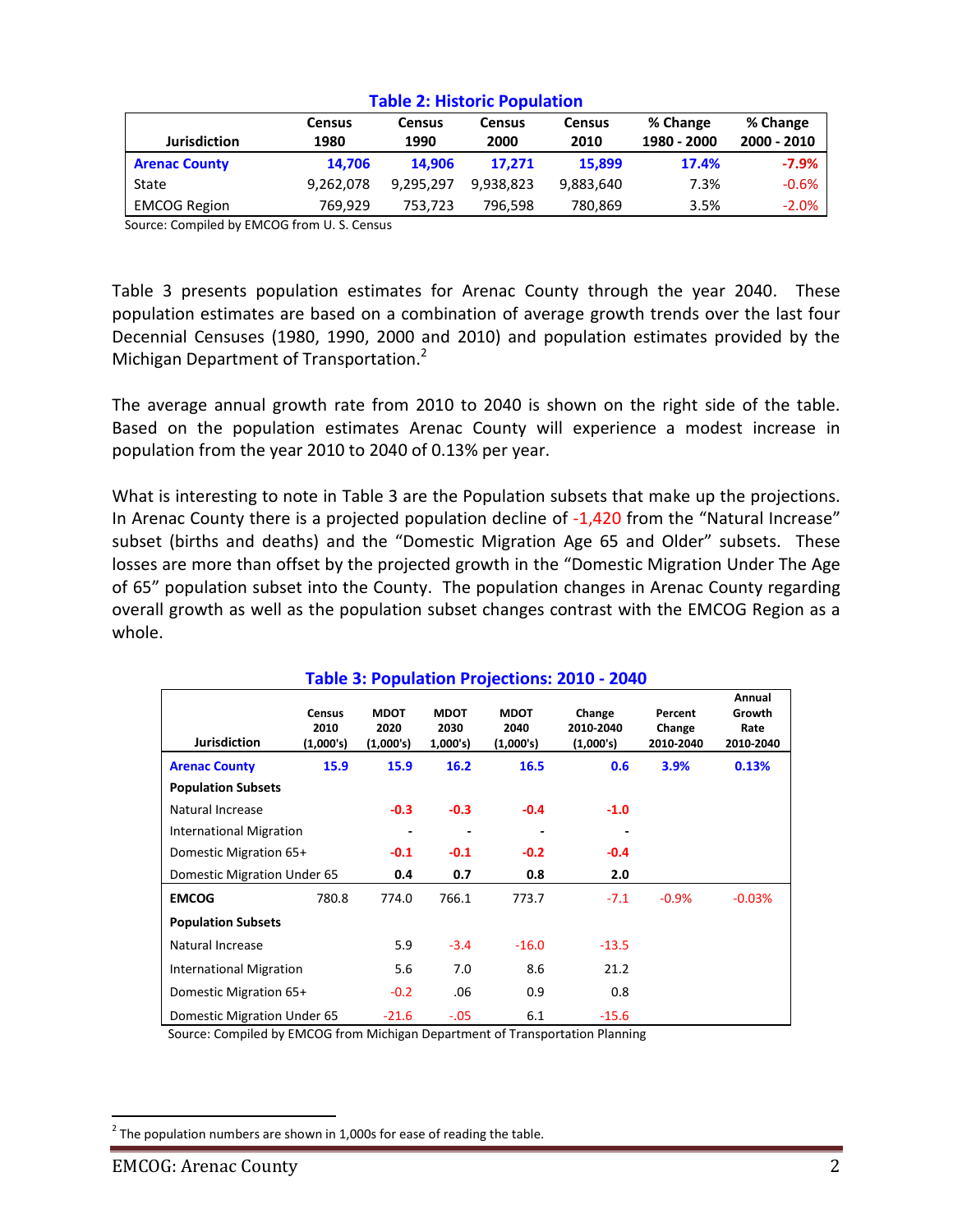Table 4 provides further detail of population forecasts for each city/village/township within Arenac County. The percent changes in population from 2010 to 2020 and from 2020 to 2040 are shown on the right side of the table. Based on population estimates most local units in Arenac County are estimated to experience a slight decrease in population from the 2010 Census to 2020 ranging from -0.3% to -0.7%. The population for all local units is forecast to grow from 2020 to 2040 by as much as 6.8% in Whitney Township.

NOTE: for the purpose of transportation planning the population forecasts as provided by MDOT were done by Traffic Analysis Zone (TAZ) within Arenac County. A TAZ boundary may include a city or village as well as a township. The Cities of Au Gres and Omer along with the Villages of Sterling, Turner and Twining were embedded within larger township TAZs) in the MDOT forecasts. EMCOG prepared forecasts for these cities and villages based on their 2010 Census population and using the same growth assumptions that were used by MDOT for the TAZ in which they are located. The resulting balance of the affected TAZs were adjusted accordingly in the following table.

|                          |               |             |             | <b>Percent</b> | <b>Percent</b> |
|--------------------------|---------------|-------------|-------------|----------------|----------------|
|                          | <b>Census</b> | <b>MDOT</b> | <b>MDOT</b> | <b>Change</b>  | <b>Change</b>  |
| <b>Local Unit</b>        | 2010          | 2020        | 2040        | 2010-2020      | 2020-2040      |
| Adams Township           | 563           | 559         | 577         | $-0.7%$        | 3.2%           |
| Arenac Township          | 903           | 896         | 922         | $-0.7%$        | 2.9%           |
| Au Gres City             | 889           | 885         | 917         | $-0.4%$        | 3.6%           |
| Au Gres Township         | 953           | 949         | 984         | $-0.4%$        | 3.6%           |
| Clayton Township         | 1,097         | 1,091       | 1,129       | $-0.5%$        | 3.5%           |
| Deep River Township      | 1,619         | 1,622       | 1,701       | 0.2%           | 4.9%           |
| Lincoln Township         | 942           | 936         | 966         | $-0.7%$        | 3.2%           |
| Mason Township           | 748           | 744         | 770         | $-0.5%$        | 3.5%           |
| Moffatt Township         | 1,184         | 1,184       | 1,237       | 0.0%           | 4.5%           |
| Omer City                | 313           | 310         | 320         | $-0.8%$        | 3.2%           |
| Sims Township            | 1,095         | 1,092       | 1,134       | $-0.3%$        | 3.9%           |
| <b>Standish City</b>     | 1,509         | 1,503       | 1,559       | $-0.4%$        | 3.7%           |
| <b>Standish Township</b> | 1,900         | 1,894       | 1,967       | $-0.3%$        | 3.9%           |
| <b>Sterling Village</b>  | 530           | 531         | 557         | 0.2%           | 4.9%           |
| <b>Turner Township</b>   | 358           | 356         | 368         | $-0.5%$        | 3.4%           |
| <b>Turner Village</b>    | 114           | 113         | 117         | $-0.5%$        | 3.4%           |
| <b>Twining Village</b>   | 181           | 180         | 186         | $-0.5%$        | 3.5%           |
| Whitney Township         | 1,001         | 1,013       | 1,081       | 1.2%           | 6.8%           |
| <b>Arenac County</b>     | 15,899        | 15,859      | 16,494      | $-0.2%$        | 4.0%           |

# **Table 4: Arenac County City, Village and Township Population Projections: 2010 – 2040**

Source: Compiled by EMCOG from Michigan Department of Transportation Planning; MDOT Source: Institute for Research, Employment and the Economy, University of Michigan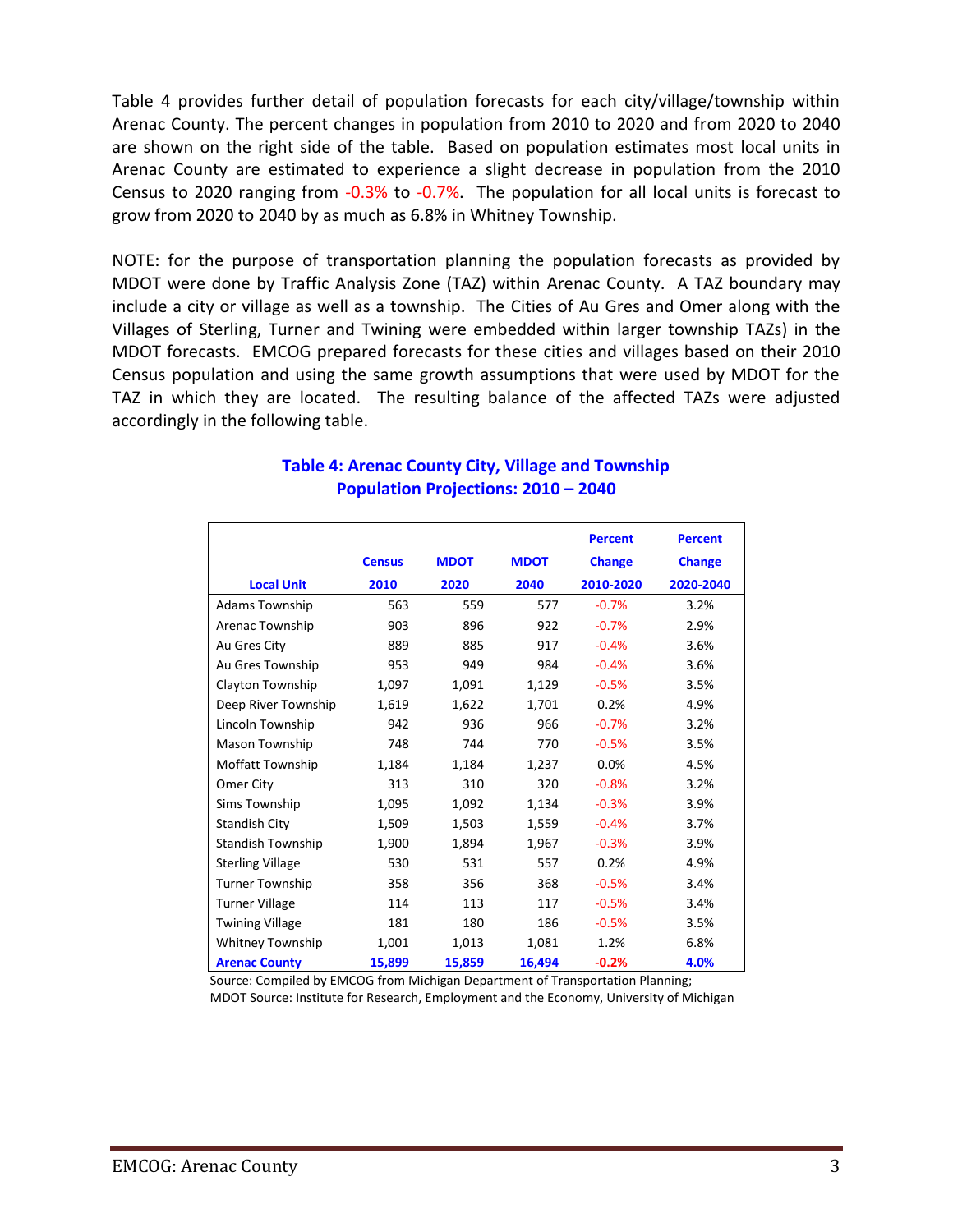Another element of population trends is the age of the population as it directly impacts availability of a workforce and the experience of the workforce and types of both public and private services needed by the population. Table 5 identifies the median age<sup>3</sup> for Arenac County for 4 decennial censuses (1980, 1990, 2000 and 2010).

# **Table 5: Median Age 1980 - 2010**

| <b>Jurisdiction</b>  | Census<br>1980 | <b>Census</b><br>1990 | Census<br>2000 | <b>Census</b><br>2010 | Percent<br>Change<br>1980 - 2000 | Percent<br>Change<br>2000 - 2010 |
|----------------------|----------------|-----------------------|----------------|-----------------------|----------------------------------|----------------------------------|
| <b>Arenac County</b> | 31.3           | 35.7                  | 40.1           | 46.7                  | 28.1%                            | 16.5%                            |
| <b>EMCOG Region</b>  | 28.8           | 33.2                  | 37.2           | 39.7                  | 29.2%                            | 6.7%                             |

Source: Median Age per County: Compiled by EMCOG from U.S. Census

Source: Median Age per Region: calculated weighted average median age based on county Census population as compiled by EMCOG

Table 6 presents household (HH) estimates for the cities, villages and townships within Arenac County through the year 2040. From 2010 to 2020 the number of households is projected to increase by 2.7% countywide compared to a small decrease in population of -0.2% indicating a shift to smaller household size or perhaps some other trends such as an increase in vacation homes. From 2020 to 2040 all of the local units in the County are forecast to experience a further increase in the number of households ranging from 0.2% in the City of Omer and Arenac Township to a high of 7.3% in Whitney Township

As noted earlier these estimates along with the population estimates in Tables 4 were developed by MDOT for transportation planning purposes and therefore were done by Traffic Analysis Zone (TAZ) within Arenac County. A TAZ boundary may include a city or village as well as a township. The Cities of Au Gres and Omer along with the Villages of Sterling, Turner and Twining were embedded within larger township TAZs) in the MDOT forecasts. EMCOG prepared forecasts for the villages based on their 2010 Census households and using the same growth assumptions that were used by MDOT for the TAZs in which they are located. The resulting balance of the affected TAZs were adjusted accordingly in the following table.

 $\overline{a}$ 3 The mid-point or the age at which 50% of the population is younger and 50% is older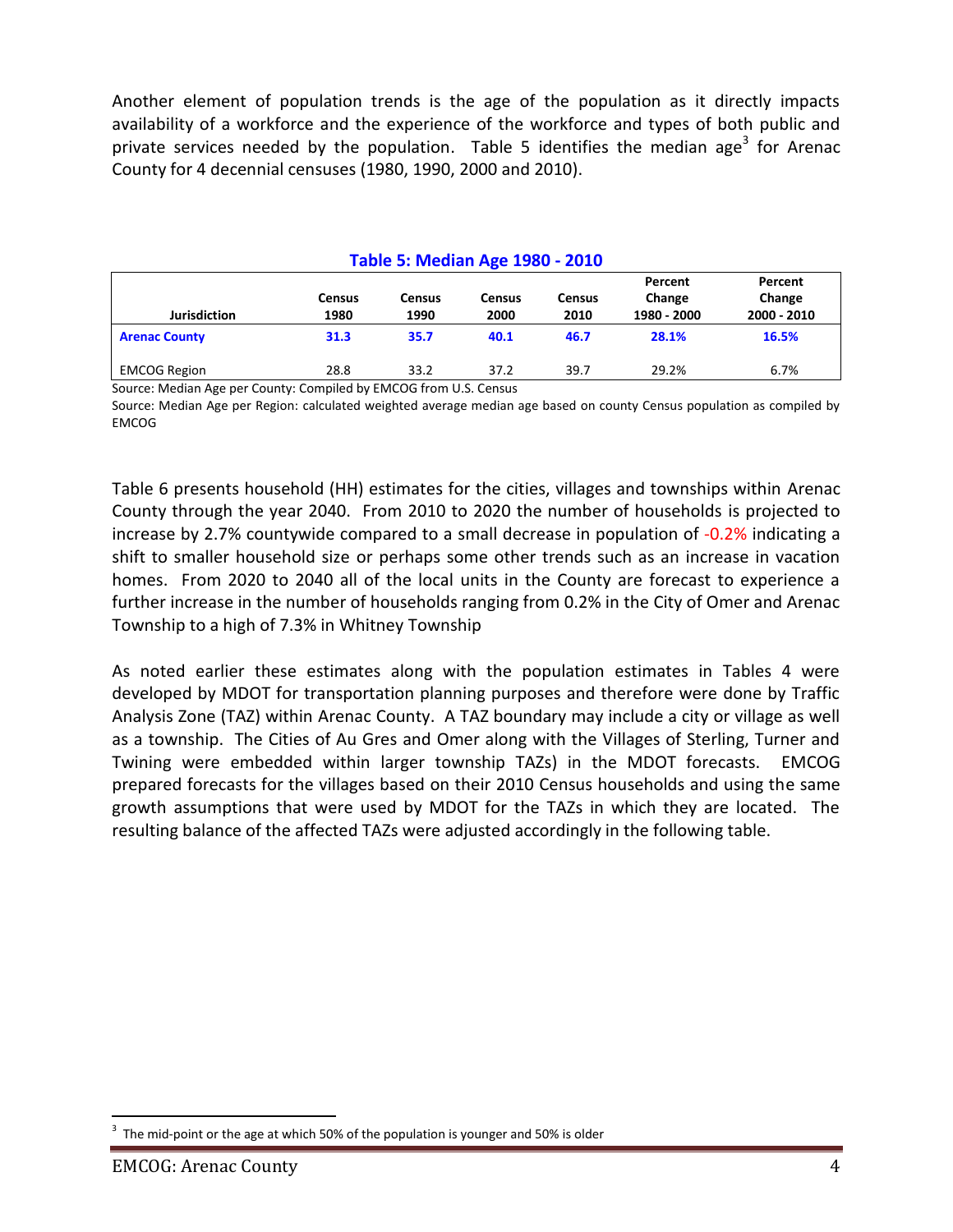|                          |           |           |       | <b>Percent</b> | <b>Percent</b> |
|--------------------------|-----------|-----------|-------|----------------|----------------|
|                          | <b>HH</b> | <b>HH</b> | HH    | <b>Change</b>  | <b>Change</b>  |
| <b>Local Unit</b>        | 2010      | 2020      | 2040  | 2010-2020      | 2020-2040      |
| <b>Adams Township</b>    | 212       | 216       | 217   | 1.8%           | 0.5%           |
| Arenac Township          | 380       | 386       | 387   | 1.6%           | 0.2%           |
| Au Gres City             | 435       | 445       | 451   | 2.3%           | 1.4%           |
| Au Gres Township         | 420       | 430       | 436   | 2.3%           | 1.4%           |
| Clayton Township         | 419       | 428       | 433   | 2.1%           | 1.1%           |
| Deep River Township      | 663       | 686       | 712   | 3.5%           | 3.7%           |
| Lincoln Township         | 387       | 394       | 396   | 1.8%           | 0.5%           |
| Mason Township           | 308       | 315       | 318   | 2.1%           | 1.1%           |
| Moffatt Township         | 514       | 530       | 546   | 3.1%           | 3.0%           |
| Omer City                | 131       | 133       | 133   | 1.6%           | 0.2%           |
| Sims Township            | 526       | 539       | 549   | 2.5%           | 1.9%           |
| <b>Standish City</b>     | 619       | 634       | 643   | 2.4%           | 1.6%           |
| <b>Standish Township</b> | 765       | 784       | 799   | 2.5%           | 1.8%           |
| <b>Sterling Village</b>  | 185       | 191       | 199   | 3.5%           | 3.7%           |
| <b>Turner Township</b>   | 163       | 166       | 168   | 2.1%           | 1.0%           |
| <b>Turner Village</b>    | 43        | 44        | 44    | 2.1%           | 1.0%           |
| <b>Twining Village</b>   | 68        | 69        | 70    | 2.1%           | 1.1%           |
| <b>Whitney Township</b>  | 463       | 488       | 524   | 5.5%           | 7.3%           |
| <b>Arenac County</b>     | 6,701     | 6,879     | 7,026 | 2.7%           | 2.1%           |

# **Table 6: Arenac County City, Village and Township Household (HH) Projections: 2010 – 2040**

Source: Compiled by EMCOG from Michigan Department of Transportation Planning; MDOT Source: Institute for Research, Employment and the Economy, University of Michigan.

#### **EMPLOYMENT, JOBS AND SALES**

Economic activity and sustainability is reflected to a large degree by the number and types of jobs available. Labor force data indicate the extent to which people are able to find jobs, the rate at which they are dropping out of the labor force, and the percent of people unable to find work. "Labor Force" consists of those employed and those without a job but actively looking for one (unemployed). Those who are without a job and not looking for one and are no longer receiving unemployment compensation and services are not considered a part of the labor force.

Table 7 shows the 24-month average labor force and unemployment data for Arenac County and the EMCOG Region, along with the State and National data, for the years 2011 and 2012. The County's unemployment rate of 11.3% is higher than the National, the State and EMCOG rates.

| <b>Jurisdiction</b>  | Total Labor Force | <b>Total Employed</b> | <b>Total Unemployed</b> | 24 Month Average<br><b>Unemployment Rate</b> |
|----------------------|-------------------|-----------------------|-------------------------|----------------------------------------------|
| <b>Arenac County</b> | 6.907             | 6.154                 | 753                     | 11.3%                                        |
| National             | 154,329,000       | 141,769,500           | 12,559,500              | 8.1%                                         |
| State                | 4,650,500         | 4,249,000             | 402,000                 | 8.6%                                         |
| <b>EMCOG Region</b>  | 356,608           | 309,295               | 29.627                  | 8.3%                                         |

#### **Table 7: 24-Month Labor Force and Unemployment**

Source: Compiled by EMCOG from Mich. Department of Labor Market Information 2011 – 2012, Data Explorer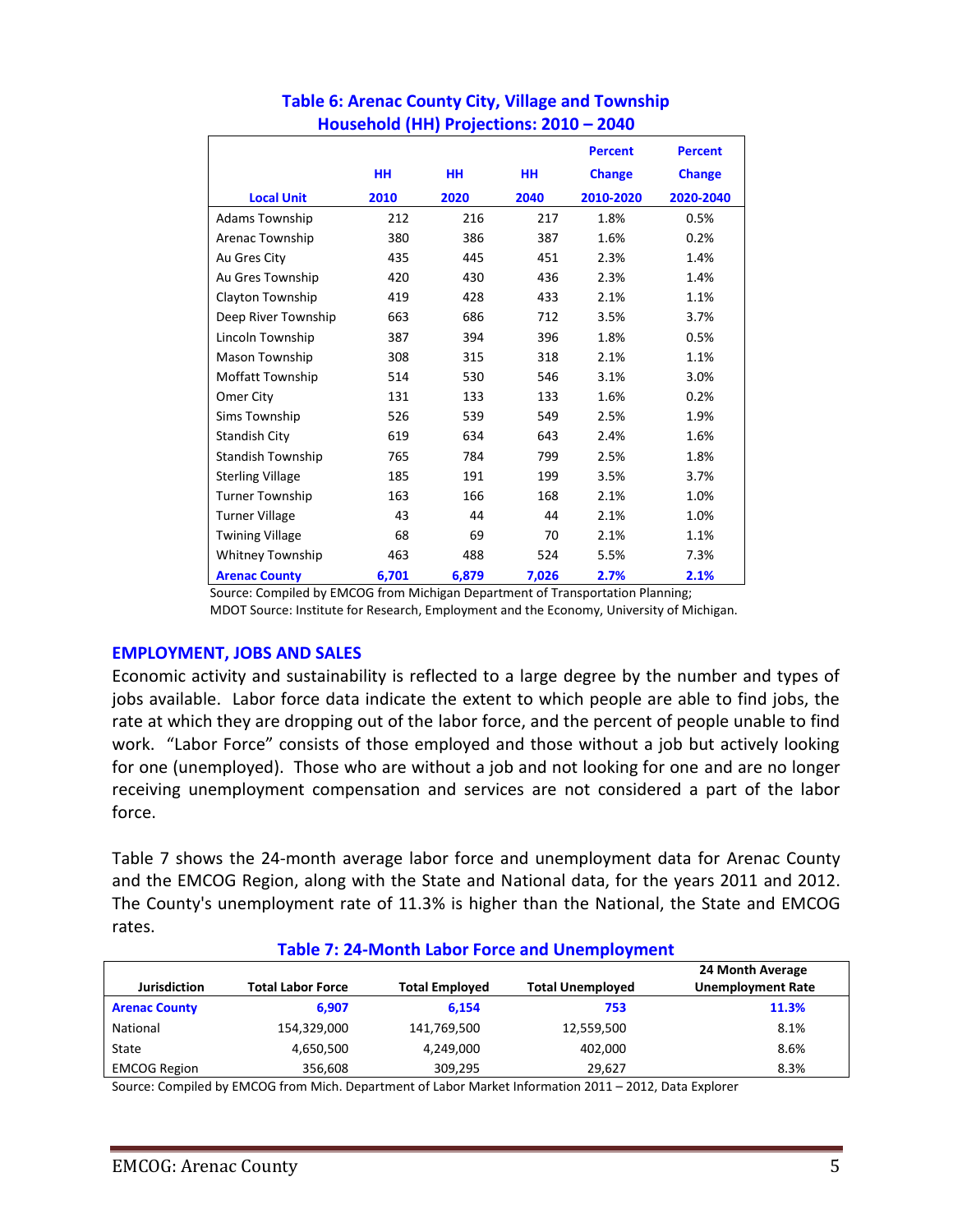The Arenac County unemployment rate of 11.3% is lower than the County's 2010-2011 rate of 13.0%. The unemployment rate is a mathematical calculation of dividing the number of unemployed (those people within the system of looking for work) by the labor force. As noted above, those who are without a job and are no longer in the system for receipt of unemployment and services are not included in the calculation of the unemployment rate. Since 2010-2011 the labor force and the number of unemployed has decreased while the number of employed has remained the same. There can be several reasons for the decreased labor force and number of unemployed ranging from an out migration of workers to other areas of Michigan and the nation for jobs to dropping out of the system as unemployment benefits end.

The following two tables show the working population in Arenac County and where they work in relation to where they live.

Table 8 shows the impact on the daytime population of workers commuting into and out of Arenac County. The 6,026 workers (defined as the amount of the resident population age 16 and older who were employed either full time or part time) who live within Arenac County (regardless of the location of their employment) is compared to the 5,154 people who work within Arenac County to derive an estimated daytime population. The result is that Arenac County's resident population decreases by -5.3% when factoring in workers who commute to work from inside and outside of the county.

| <b>Arenac County</b>                                                                                                                                                     |                                                                           |                                                                             |                                                                                 |                                                                                        |                                                                                    |                                                                                                         |  |
|--------------------------------------------------------------------------------------------------------------------------------------------------------------------------|---------------------------------------------------------------------------|-----------------------------------------------------------------------------|---------------------------------------------------------------------------------|----------------------------------------------------------------------------------------|------------------------------------------------------------------------------------|---------------------------------------------------------------------------------------------------------|--|
| <b>County/MCD</b><br>(a)                                                                                                                                                 | <b>Total</b><br><b>County/MCD</b><br><b>Resident</b><br><b>Population</b> | <b>Total</b><br><b>Workers</b><br><b>Living in The</b><br><b>County/MCD</b> | <b>Total</b><br><b>Workers</b><br><b>Working in</b><br>the<br><b>County/MCD</b> | <b>Estimated</b><br><b>Daytime</b><br><b>Population</b><br>In the<br><b>County/MCD</b> | <b>Daytime</b><br><b>Population</b><br><b>Change Due</b><br>to<br><b>Commuting</b> | <b>Percent of</b><br><b>Daytime</b><br><b>Population</b><br><b>Change Due</b><br>to<br><b>Commuting</b> |  |
| Arenac<br>County                                                                                                                                                         | 16,487                                                                    | 6.026                                                                       | 5.154                                                                           | 15,615                                                                                 | $-872$                                                                             | $-5.3%$                                                                                                 |  |
| (a) MCD or Minor Civil Divisions are local unit of government with either 2,500 workers living in or 2,500 workers<br>working in. There are no MCDs within Arenac County |                                                                           |                                                                             |                                                                                 |                                                                                        |                                                                                    |                                                                                                         |  |

# **Table 8: Commuter Adjusted Daytime Population Arenac County**

Source: Compiled by EMCOG from U.S. 2006-2010 Census Bureau American Community Survey 5 Year Estimates

Table 9 computes the Employment/Resident ratio by comparing the number of workers who both live and work within Arenac County to the number of workers employed within the County. As shown below, there are fewer workers employed in Arenac County (5,154) than total workers who reside in Arenac County (6,026). Of the 5,154 working population living in the county, 3,523 actually work in the county which equates to 58.5% of the workforce employed in Arenac County. This is reflected in the countywide Employment/Resident ratio of 0.86 which indicates that Arenac County exports workers living within the county for jobs outside of the County. There could be many reasons for this which this data does not provide insight into.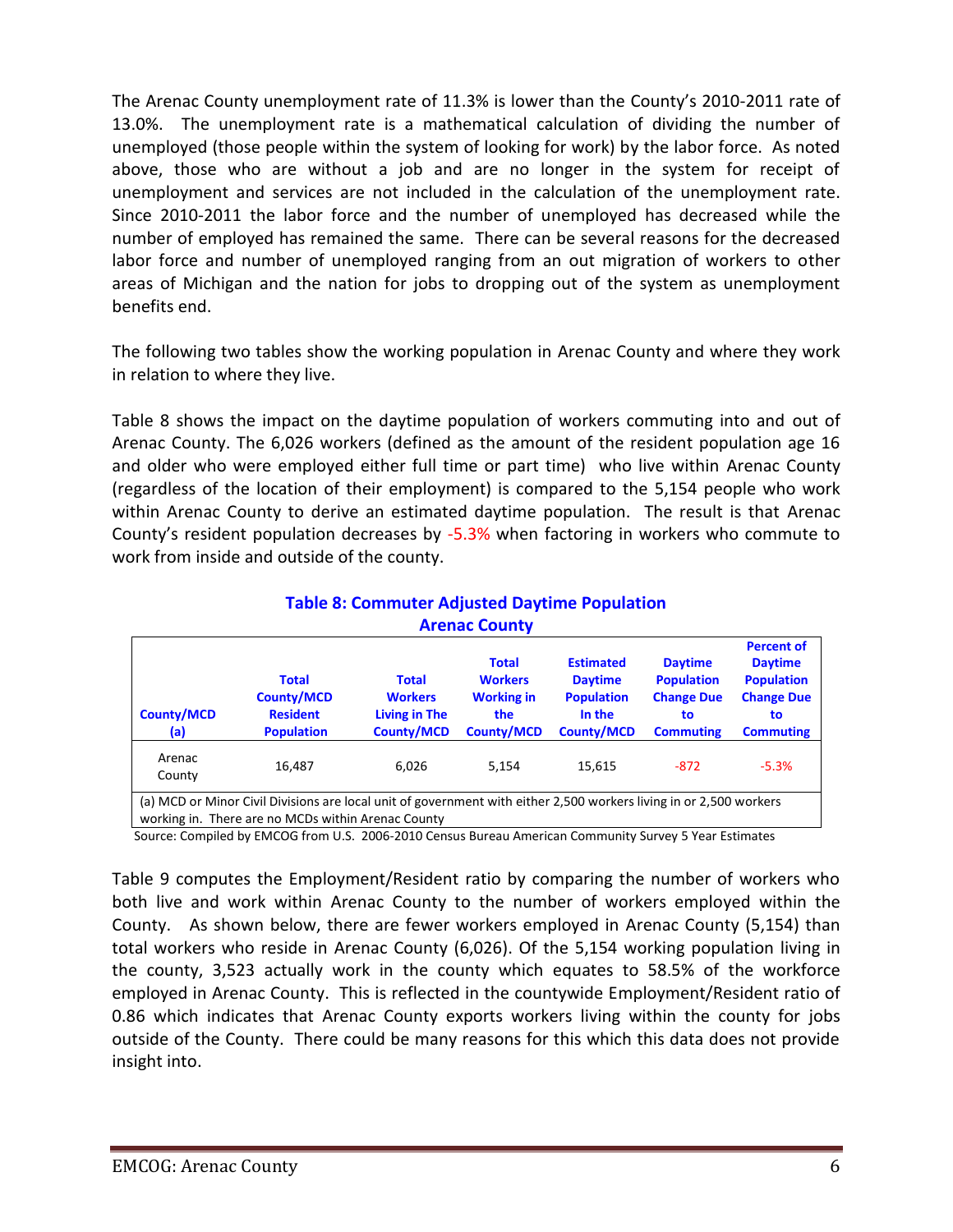| <b>MICHAL COUTLY</b>     |                                                                                                                                                                          |                                                                             |                                                                                          |                                                                                                        |                                                |  |  |
|--------------------------|--------------------------------------------------------------------------------------------------------------------------------------------------------------------------|-----------------------------------------------------------------------------|------------------------------------------------------------------------------------------|--------------------------------------------------------------------------------------------------------|------------------------------------------------|--|--|
| <b>County/MCD</b><br>(a) | <b>Total</b><br><b>Workers</b><br><b>Working</b><br>in the<br><b>County/MCD</b>                                                                                          | <b>Total</b><br><b>Workers</b><br><b>Living in The</b><br><b>County/MCD</b> | <b>Workers</b><br><b>Who Both</b><br>Live and<br><b>Work in the</b><br><b>County/MCD</b> | <b>Percent of</b><br><b>Workers</b><br><b>Who Both</b><br>Live and<br>Work in the<br><b>County/MCD</b> | Employment/<br><b>Resident</b><br><b>Ratio</b> |  |  |
| Arenac<br>County         | 5.154                                                                                                                                                                    | 6.026                                                                       | 3.523                                                                                    | 58.5%                                                                                                  | 0.86                                           |  |  |
|                          | (a) MCD or Minor Civil Divisions are local unit of government with either 2,500 workers living in or 2,500<br>workers working in. There are no MCDs within Arenac County |                                                                             |                                                                                          |                                                                                                        |                                                |  |  |

#### **Table 9: Labor Export/Import Analysis Arenac County**

 Source: Compiled by EMCOG from U.S. 2006-2010 Census Bureau American Community Survey 5 Year Estimates

The next three tables focus on the types of business establishments in Arenac County and the number of jobs these businesses provide. Table 10 includes some further information about the business establishments<sup>4</sup> that are included in Table 1 (see page 1). The data in Table 10 is broken down into the following business sectors:

**Non-Commercial Sectors** are educational institutions, post offices, government agencies, and other nonprofit organizations.

**Non-Resident Sectors** are businesses that are located in the Region but whose headquarters are located in a different state. Note: Residents have more influence on job creation than establishments headquartered outside of the state.

**Resident Sectors** are either stand-alone businesses in the region or businesses with headquarters in either the County **or** in the state of Michigan.

Non-commercial sectors make up 7% of the businesses in Arenac County. Less than 1% of the businesses fall into the non-resident sector. The majority of businesses (92%) are in the resident sector. Data for both Arenac County and EMCOG as a whole is also included in Table 10.

| TOMIC TO: DOMINICAS ESTOMININHICHTS DY SCUTOI |        |                       |                     |                 |  |  |  |
|-----------------------------------------------|--------|-----------------------|---------------------|-----------------|--|--|--|
| <b>Jurisdiction</b>                           | Total  | <b>Non-Commercial</b> | <b>Non-Resident</b> | <b>Resident</b> |  |  |  |
|                                               |        |                       |                     |                 |  |  |  |
| <b>Arenac County</b>                          | 1.217  |                       | 11                  | 1,118           |  |  |  |
| <b>EMCOG Region</b>                           | 53,338 | 3.723                 | 1,668               | 47.947          |  |  |  |

**Table 10: Business Establishments By Sector**

Source: Compiled by EMCOG fro[m www.youreconomy.org](http://www.youreconomy.org/) 2009 data

Table 11 provides a different perspective of the resident sector data from Table 10 (i.e., the businesses that are headquartered either within the county or the state). The resident sector businesses are further broken down into the following business stages:

**Self-employed** (1 employee) consists of small-scale business activity that can be conducted in homes (i.e., cottage establishments) as well as sole proprietorships.

 $\overline{a}$  $<sup>4</sup>$  An establishment is defined as an economic unit that produces goods or services at a single physical location.</sup>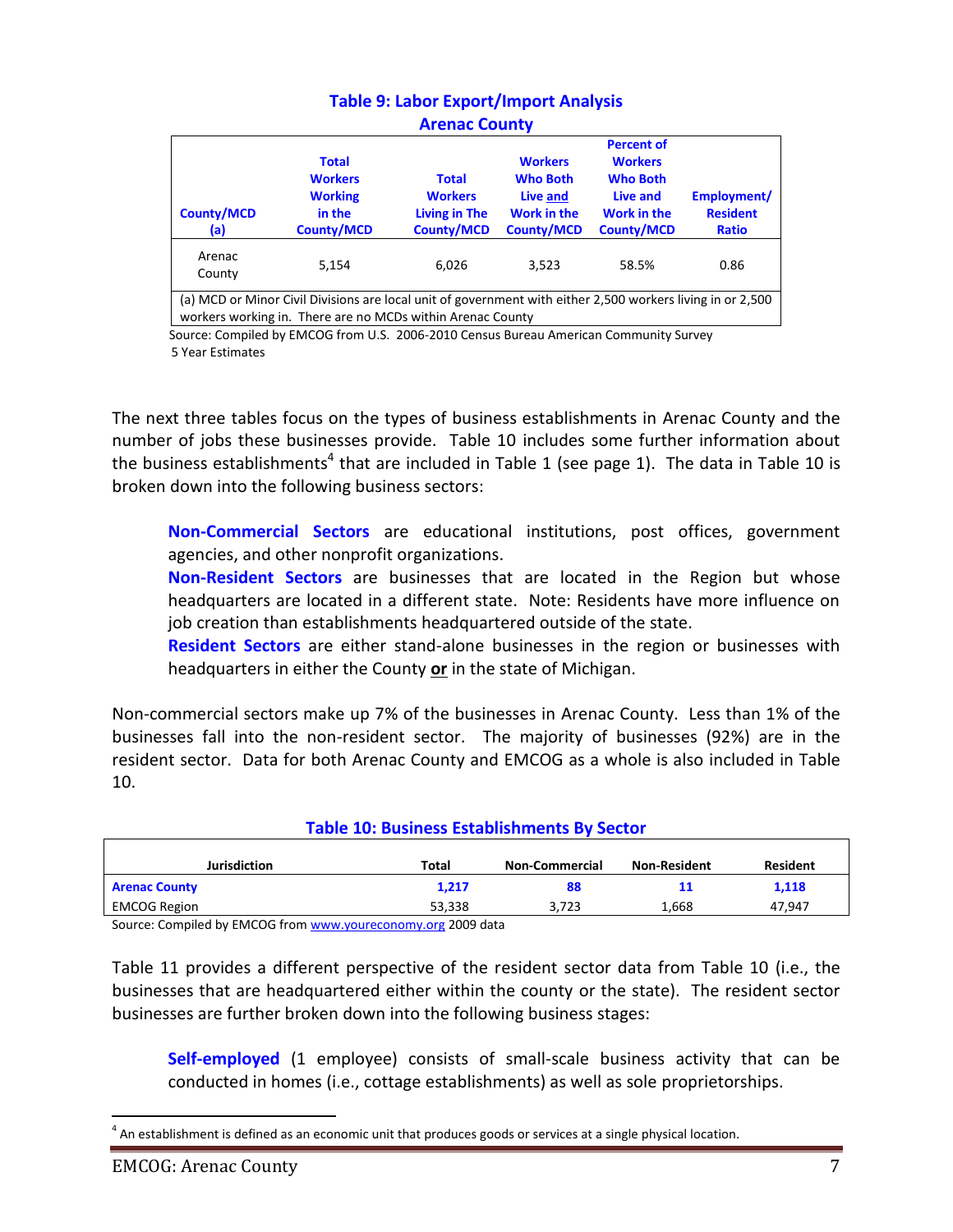**Stage 1 (2-9 employees)** includes partnerships, lifestyle businesses and startups. Stage 1 companies are generally focused on defining a market, developing a product or service, obtaining capital and finding customers.

**Stage 2 (10-99 employees)** are typically at a phase where the company has a proven product, and survival is no longer a daily concern. Stage 2 companies generally begin to develop infrastructure and standardize operational systems. Company leaders delegate more and wear fewer hats.

**Stage 3 (100-499 employees**) companies are typically at an expansion stage as a company broadens its geographic reach, adds new products and pursues new markets. Stage 3 companies introduce formal processes and procedures, and the founder is less involved in daily operations and more concerned with managing the business culture and change.

**Stage 4 (500+ employees**) companies are typically at the point of dominating their industry and are focused on maintaining and defending their marketing position. Key objectives at this stage are controlling expenses, productivity, globalization and managing market niches.

These stages help to define the needs of businesses to support their growth which can help Arenac County and the EMCOG Region to better leverage resources. Regardless of their industry sector, companies in the same developmental stage experience similar challenges. Also, as companies move through these stages, not only do their internal needs change but their external needs such as what services they need from the community, also change.

The data in Table 11 shows that 89% of the resident sector businesses in Arenac County are either self-employed or Stage 1 businesses. The balance of the resident businesses are Stage 2 businesses (8%), less than 1% are Stage 3 businesses (100-499 employees), and only 0.1% are Stage 4 businesses (500+ employees).

| <b>Table 11: Resident Sector Businesses by Stage</b> |                         |                          |                            |                              |                           |  |
|------------------------------------------------------|-------------------------|--------------------------|----------------------------|------------------------------|---------------------------|--|
| <b>Jurisdiction</b>                                  | Self<br><b>Employed</b> | Stage 1<br>2-9 employees | Stage 2<br>10-99 employees | Stage 3<br>100-499 employees | Stage 4<br>500+ employees |  |
| <b>Arenac County</b>                                 | 396                     | 625                      | 88                         |                              |                           |  |
| <b>EMCOG Region</b>                                  | 18,858                  | 25.040                   | 3,800                      | 223                          | 26                        |  |

Source: Compiled by EMCOG fro[m www.youreconomy.org](http://www.youreconomy.org/) 2009 data

The previous two tables (10 and 11) focus on the number of business establishments by sector and by stage for the dominant Resident Sector. The following two tables focus on the jobs that these business sectors and stages provide.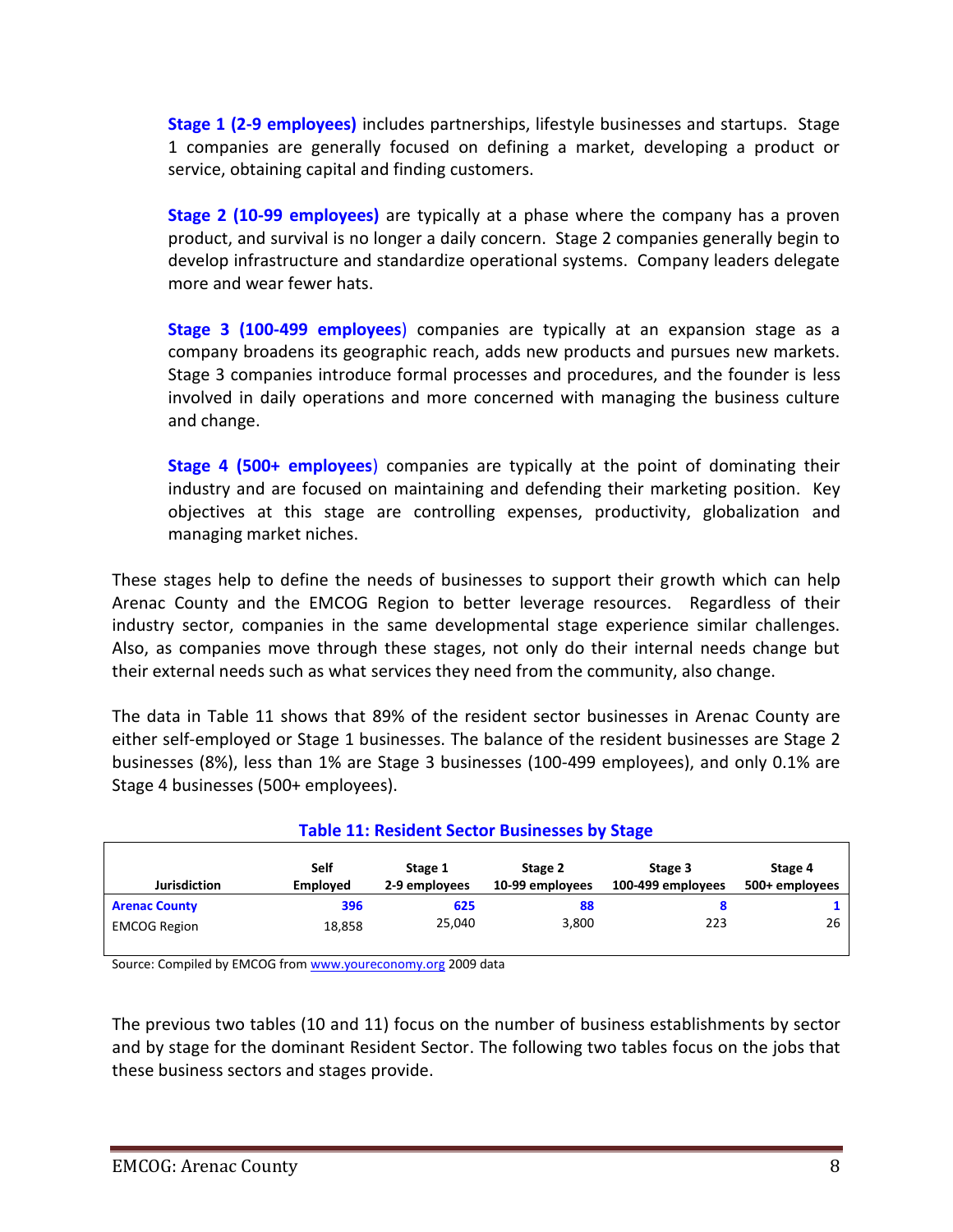Table 12 shows the allocation of jobs by business sector (i.e., non-commercial, non-resident and resident) in Arenac County and for the EMCOG Region as a whole. The data is consistent with the findings in Table 6: the majority of jobs within Arenac County are in the resident sector (77%). The smallest portion of jobs (less than 2%) is associated with businesses in the nonresident sector.

| <b>Table 12: Resident Jobs By Business Sector</b> |                       |                     |                 |  |  |  |
|---------------------------------------------------|-----------------------|---------------------|-----------------|--|--|--|
| Total<br>Jobs<br>Jobs<br>Jobs                     |                       |                     |                 |  |  |  |
| Jobs                                              | <b>Non-Commercial</b> | <b>Non-Resident</b> | <b>Resident</b> |  |  |  |
| 8.348                                             | 1.797                 | 140                 | 6,411           |  |  |  |
| 349.831                                           | 59.136                | 44.101              | 246.594         |  |  |  |
|                                                   |                       |                     |                 |  |  |  |

Source: Compiled by EMCOG fro[m www.youreconomy.org](http://www.youreconomy.org/) 2009 data

In Table 13 the resident sector jobs are further broken down by business stage (see the text for Table 7 for an explanation of Business Stages).

The majority of jobs from resident businesses in Arenac County are at Stage 1 and Stage 2 companies (63% combined) while 23% of jobs are from Stage 3 businesses (with 100 to 499 employees), and 8% are from Stage 4 businesses (500+ employees). Over 6% of jobs are through self employment.

# **Table 13: Resident Business Jobs By Stage**

| <b>Jurisdiction</b>                | Self Employed<br>Jobs | Stage 1 Jobs<br>2-9 employees | Stage 2 Jobs<br>10-99 employees | Stage 3 Jobs<br>100-499 employees | Stage 4 Jobs<br>500+ employees |
|------------------------------------|-----------------------|-------------------------------|---------------------------------|-----------------------------------|--------------------------------|
| <b>Arenac County</b>               | 396                   | 2.888                         | 2.134                           | 1.493                             | 500                            |
| <b>EMCOG Region</b>                | 18.858                | 77.210                        | 87.808                          | 39.893                            | 22,825                         |
| $\cdot$ .<br>.<br>$\sim$<br>$\sim$ | ------                |                               | $\cdots$                        |                                   |                                |

Source: Compiled by EMCOG from [www.youreconomy.org](http://www.youreconomy.org/) 2009 data

The next two tables (14 and 15) show the annual sales (2009) by business type in Arenac County. Table 14 identifies sales by business sector. Resident Businesses make up 92% of businesses (see Table 10) and generate 89.5% of sales within Arenac County.

#### **Table 14: Sales by Business Sector**

|                      | Total        | <b>Sales</b>          | <b>Sales</b>        | <b>Sales</b>    |
|----------------------|--------------|-----------------------|---------------------|-----------------|
|                      | <b>Sales</b> | <b>Non-Commercial</b> | <b>Non-Resident</b> | <b>Resident</b> |
| Local                | (1,000s)     | (1,000s)              | (1,000s)            | (1,000s)        |
|                      |              |                       |                     |                 |
| <b>Arenac County</b> | 627,282.0    | 42,465.8              | 23,182.3            | 561,633.9       |
| <b>EMCOG Region</b>  | 37,113,736.1 | 2,596,650.7           | 6,846,775.5         | 27,670,309.9    |
|                      |              |                       |                     |                 |

Source: Compiled by EMCOG fro[m www.youreconomy.org](http://www.youreconomy.org/) 2009 data

In Table 15 the Resident Business sector sales are broken down by Stage. Stage 2 businesses make up 41.0% of sales within Arenac County. The Self-Employed and Stage 1 businesses make up an impressive 35% of all sales; a higher portion than the Stage 3 businesses at 21.0%. These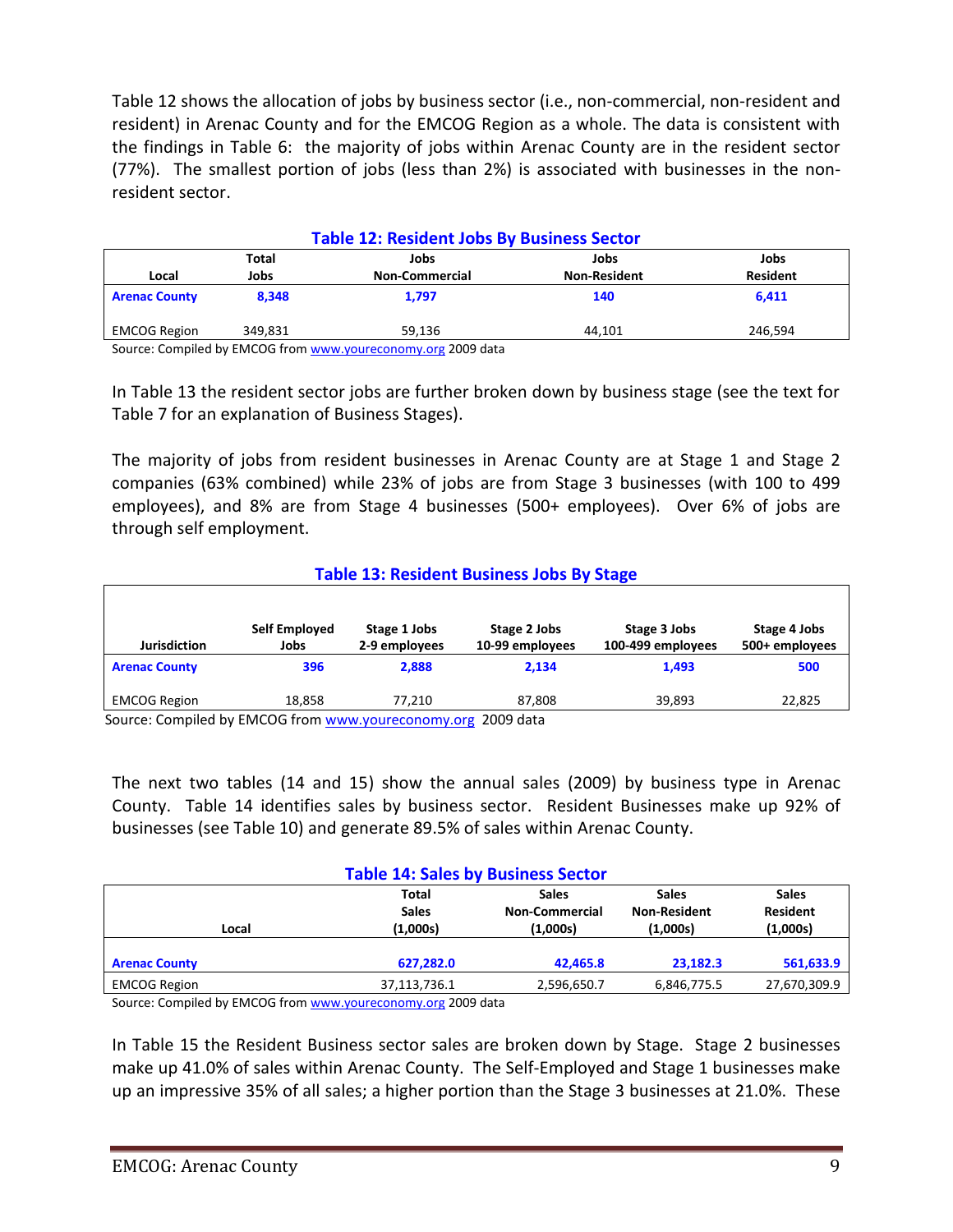numbers demonstrate the importance of the self-employed and smaller businesses (less than 10 employees) to the County's economy.

|                      | Table 19. Resident Sales by Stage         |                                                   |                                                     |                                                       |                                                    |  |
|----------------------|-------------------------------------------|---------------------------------------------------|-----------------------------------------------------|-------------------------------------------------------|----------------------------------------------------|--|
| <b>Jurisdiction</b>  | Self Employed<br><b>Sales</b><br>(1,000s) | <b>Stage 1 Sales</b><br>(1,000s)<br>2-9 employees | <b>Stage 2 Sales</b><br>(1,000s)<br>10-99 employees | <b>Stage 3 Sales</b><br>(1,000s)<br>100-499 employees | <b>Stage 4 Sales</b><br>(1,000s)<br>500+ employees |  |
| <b>Arenac County</b> | 26,171.5                                  | 169,284.8                                         | 227,901.3                                           | 115,311.7                                             | 22,964.6                                           |  |
| <b>EMCOG Region</b>  | 1,352,333.2                               | 6,893,406.6                                       | 10,550,013.8                                        | 5,476,659.6                                           | 3,397,897.7                                        |  |

# **Table 15: Resident Sales by Stage**

Source: Compiled by EMCOG from [www.youreconomy.org](http://www.youreconomy.org/) 2009 data

Table 16 demonstrates how businesses in Arenac County have fared regarding their sales during the economic downturn from 2006 through 2009 by showing the percent change in sales during this four year period. The numbers are red (negative) for all size businesses except for the larger Stage 3 and Stage 4 companies. In contrast to the majority of the Region the Arenac County Self-Employed and Stage 1 and 2 companies fared worse than the larger Stage 3 and 4 companies. *The majority of the counties within the EMCOG Region experienced very slight reductions in sales from smaller companies (less than 10 employees) and in some cases sales for these smaller companies grew during the 2006- 2009 timeframe.*

# **Table 16: Percent Change from 2006-2009: Resident Sales by Stage**

| <b>Jurisdiction</b>  | Self Employed<br><b>Sales</b> | <b>Stage 1 Sales</b><br>2-9 employees | <b>Stage 2 Sales</b><br>10-99 employees | Stage 3 Sales<br>100-499 employees | <b>Stage 4 Sales</b><br>500+ employees |
|----------------------|-------------------------------|---------------------------------------|-----------------------------------------|------------------------------------|----------------------------------------|
| <b>Arenac County</b> | -4.6%                         | $-3.8%$                               | $-7.7%$                                 | 6.6%                               | 5.0%                                   |
| <b>EMCOG Region</b>  | $-0.3%$                       | $-1.1%$                               | $-10.1%$                                | $-21.9%$                           | $-21.0%$                               |

Source: Compiled by EMCOG fro[m www.youreconomy.org](http://www.youreconomy.org/) data

Tables 17 through 19 present business establishment data for openings and closures; expansions and downsizing; and movement of businesses in and out of Arenac County during the period 2006 – 2009.

Table 17 presents the number of establishments that opened and closed from 2006 through 2009 and calculates the net increase of establishments.

Within Arenac County 259 business establishments opened and 266 closed. The closed establishments equal 103% of the opened establishments, resulting in a net loss of -3% opened establishments. In other words, for every 1 establishment that opened in Arenac County 1.03 establishments closed. Arenac County's experience is similar to the experience of the EMCOG Region and the State as a whole which both experienced close to a 1 to 1 ratio.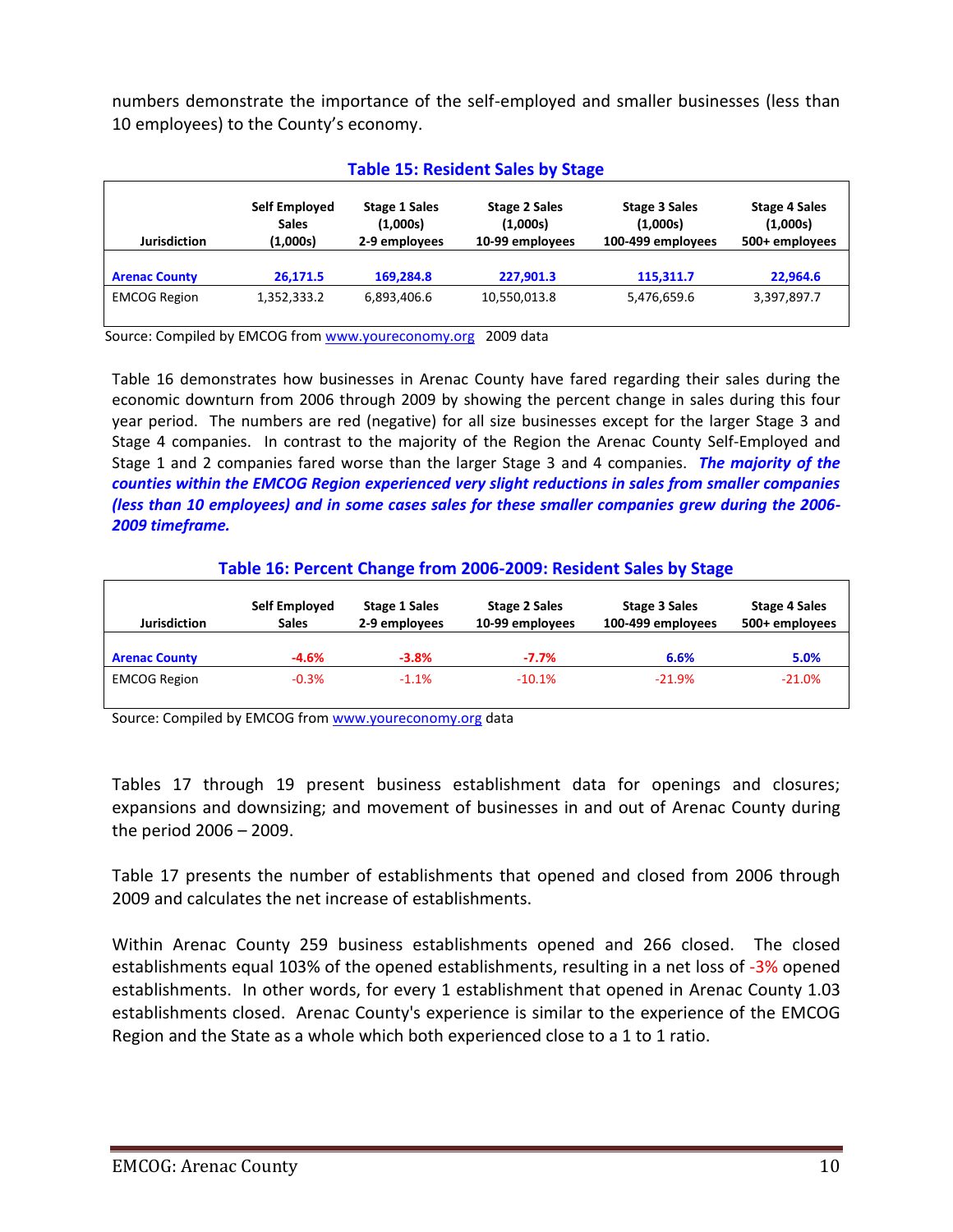# **Table 17: Establishments Opened and Closed 2006 - 2009**

|                                             | Opened           | Closed              | <b>Net Opened</b> | <b>Net Percent</b><br>Opened |
|---------------------------------------------|------------------|---------------------|-------------------|------------------------------|
| <b>Jurisdiction</b><br><b>Arenac County</b> | 2006-2009<br>259 | 2006-2009<br>$-266$ | 2006-2009<br>-7   | 2006-2009<br>$-102.7%$       |
| State of Michigan                           | 213.007          | $-201,869$          | 11,138            | 5%                           |
| <b>EMCOG Region</b>                         | 13,038           | $-12.621$           | 417               | 3%                           |

Source: Compiled by EMCOG from www.youreconomy.org

Establishments: non commercial, non resident, resident

Net Opened = the difference between openings and closings of establishments

Table 18 presents the number of establishments that either expanded (i.e., increased jobs) or contracted (i.e., downsized/reduced the labor force) from 2006 through 2009, and calculates the net increase of business expansions.

Within Arenac County 88 business establishments expanded while 44 contracted during 2006– 2009. The contracted (downsized) establishments equal 50% of the expanded establishments resulting in a net gain of 50% of expanded establishments. In other words, for every 1 establishment that expanded in Arenac County, 0.5 establishments contracted or downsized. The EMCOG Region also experienced 0.5 business contractions per 1 business expansion and the State experienced 0.4 businesses contractions per 1 business expansion.

# **Table 18: Establishments Expanded or Contracted 2006 - 2009**

|                      | Expanded  | Contracted | <b>Net Expanded</b> | <b>Net Percent</b><br>Expanded |
|----------------------|-----------|------------|---------------------|--------------------------------|
| <b>Jurisdiction</b>  | 2006-2009 | 2006-2009  | 2006-2009           | 2006-2009                      |
| <b>Arenac County</b> | 88        | -44        | 44                  | 50%                            |
| State of Michigan    | 58,800    | $-25.818$  | 32.982              | 56%                            |
| <b>EMCOG Region</b>  | 3.718     | $-1.949$   | 1.769               | 48%                            |

Source: Compiled by EMCOG from www.youreconomy.org

Establishments: non commercial, non resident, resident

Net Expanded = the difference between establishments that increased jobs and those that downsized.

Table 19 shows a different data set for business activity during the 2006 – 2009 timeframe: the number of establishments that either moved in or out of Arenac County.

Within Arenac County 17 business establishments moved in and 18 moved out during 2006 – 2009 for a net loss of -1 business establishments. In other words, for every 1 business establishment that moved into the County 1.1 moved out. The County's experience is the same as the EMCOG Region. Both Arenac County and the Region fared better than the State which experience of 1.7 business establishments moving out for every one moving in.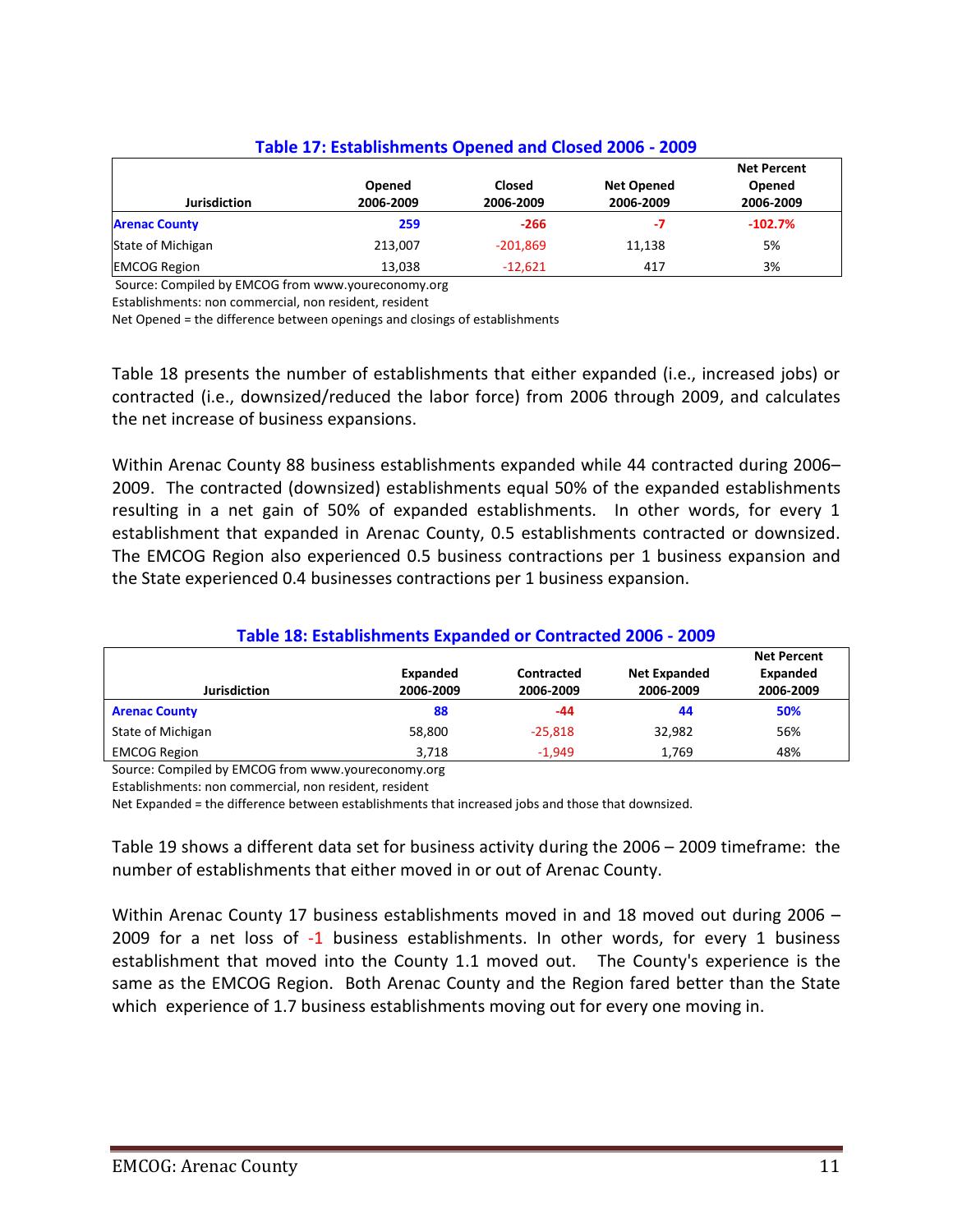| <b>Jurisdiction</b>  | Move In<br>2006-2009 | Move Out<br>2006-2009 | Net Move In<br>2006-2009 | Net Percent Move In<br>2006-2009 |
|----------------------|----------------------|-----------------------|--------------------------|----------------------------------|
| <b>Arenac County</b> | 17                   | $-18$                 | -1                       | $-6%$                            |
| State of Michigan    | 1,687                | -2.927                | $-1.240$                 | $-74%$                           |
| <b>EMCOG Region</b>  | 618                  | $-702$                | -84                      | $-14%$                           |

#### **Table 19: Establishments Moving Into and Out of the Area 2006 - 2009**

Source: Compiled by EMCOG from www.youreconomy.org

Establishments: non commercial, non resident, resident

Net Moved In = the difference between establishments that moved in and those that moved out.

Tables 20 through 22 present the **job impact** of business establishment activity regarding openings and closures; expansions and downsizing; and moving in and out of the area (from Tables 17 through 19)

Table 20 shows the number of jobs impacted by the opening and closing of business establishments from 2006 through 2009 (from Table 17) and calculates the net increase of jobs.

Within Arenac County 444 jobs were created due to opened business establishments and 831 jobs were lost due to business closures. The job losses due to closures equal 187% of the jobs created resulting in a net loss of -87% of the opened establishment jobs. In other words, for every 1 job gained by a business opening, 1.87 jobs were lost due to business closures. Arenac County's experience of net job loss is better than the experience for EMCOG (2.2 jobs lost for every 1 job gained) and the State as a whole (2.1 jobs lost for every 1 job gained) during the same time period.

| Jurisdiction         | <b>Opened Jobs</b><br>2006-2009 | <b>Closed Jobs</b><br>2006-2009 | <b>Net Opened Jobs</b><br>2006-2009 | <b>Net Percent</b><br><b>Opened Jobs</b><br>2006-2009 |  |
|----------------------|---------------------------------|---------------------------------|-------------------------------------|-------------------------------------------------------|--|
| <b>Arenac County</b> | 444                             | -831                            | -387                                | $-87%$                                                |  |
| State of Michigan    | 551.322                         | $-1,138,029$                    | -586.707                            | $-106%$                                               |  |
| <b>EMCOG Region</b>  | 28,168                          | $-62,488$                       | $-34,320$                           | $-122%$                                               |  |

#### **Table 20: Jobs Impacted By Opening and Closing Establishments 2006 - 2009**

Source: Compiled by EMCOG from www.youreconomy.org

Establishments: non commercial, non resident, resident

Net Opened Jobs = the difference between jobs created from opened establishments and jobs lost due to closures.

Table 21 shows the number of jobs impacted by the expansion and contraction (downsizing) of business establishments from 2006 through 2009.

Within Arenac County 248 jobs were created due to expansion of business establishments while 142 jobs were lost due to business downsizing. The job losses equal 57% of the jobs created, resulting in a net increase of 43% of the expanded establishment jobs. In other words, for every 1 job created 0.57 jobs were lost. The County's experience is worse than for the EMCOG Region (0.46 jobs lost for every 1 job created) and similar to the State (0.6 jobs lost for every 1 job created).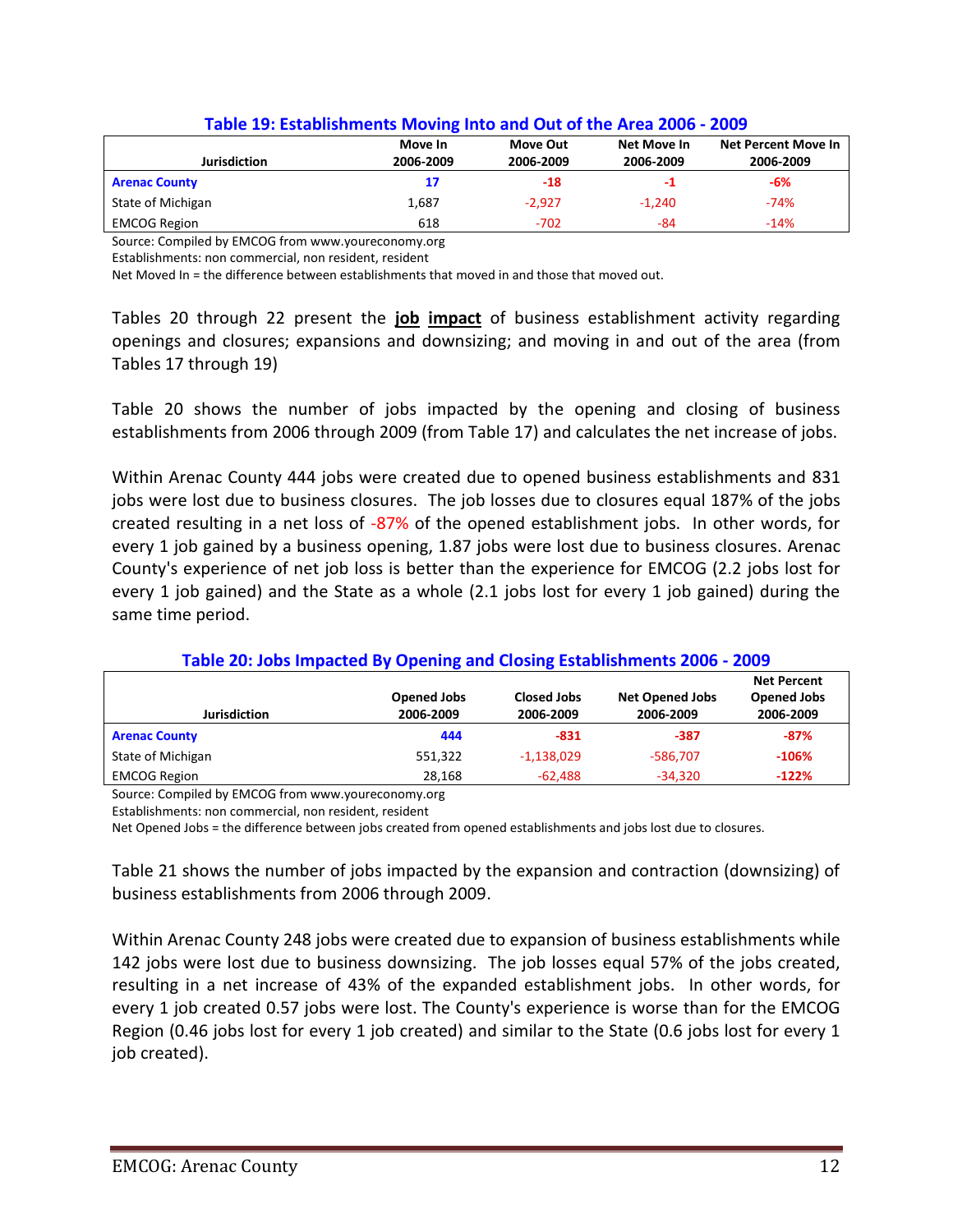# **Table 21: Job Impact of Establishment Expansions and Contractions (downsizing) 2006 - 2009**

|                      |                      | <b>Net</b>                  |                      |                                  |  |  |
|----------------------|----------------------|-----------------------------|----------------------|----------------------------------|--|--|
|                      | <b>Expanded Jobs</b> | Contracted (downsized) Jobs | <b>Expanded Jobs</b> | <b>Net Percent Expanded Jobs</b> |  |  |
| <b>Jurisdiction</b>  | 2006-2009            | 2006-2009                   | 2006-2009            | 2006-2009                        |  |  |
| <b>Arenac County</b> | 248                  | $-142$                      | 106                  | 43%                              |  |  |
| State of Michigan    | 437.688              | $-246.613$                  | 191.075              | 44%                              |  |  |
| <b>EMCOG Region</b>  | 22,383               | $-10,196$                   | 12.187               | 54%                              |  |  |

Source: Compiled by EMCOG from www.youreconomy.org

Establishments: non commercial, non resident, resident

Net Expanded Jobs = the difference between jobs impacted by expansion and downsizing of establishments

Table 22 shows the impact that the number of establishments either moving in or out of the County had on jobs during 2006 – 2009.

Within Arenac County 59 jobs were created by business establishments moving in. At the same time 55 jobs were lost by businesses moving out. In other words, for every 1 job created due to a business moving in to the County, 0.9 jobs were lost due to a businesses moving out. The County's experience of net job loss is slightly better than both EMCOG and the State which experienced about 1 job lost for every 1 job created during the same time period.

# **Table 22: Jobs Impacted By Establishments Moving In and Out of the Region 2006 - 2009**

|                      |                           |                            |                               | <b>Net Percent</b>        |
|----------------------|---------------------------|----------------------------|-------------------------------|---------------------------|
| <b>Jurisdiction</b>  | Move In Jobs<br>2006-2009 | Move Out Jobs<br>2006-2009 | Net Move In Jobs<br>2006-2009 | Move In Jobs<br>2006-2009 |
|                      |                           |                            |                               |                           |
| <b>Arenac County</b> | 59                        | -55                        |                               | 7%                        |
| State of Michigan    | 26,734                    | $-26.727$                  |                               | 0%                        |
| <b>EMCOG Region</b>  | 2,806                     | $-3,063$                   | $-257$                        | -9%                       |

Source: Compiled by EMCOG from www.youreconomy.org

Establishments: non commercial, non resident, resident

Net Move In Jobs = the difference between jobs from business moving in and out of the region.

The next set of tables shows employment forecasts for the following occupational categories:

Table 23: Manufacturing Table 24: Other Basic (farm, forestry/fish/agriculture and mining) Table 25: Retail Table 26: Wholesale Table 27: Other (utilities, construction, transport, warehouse, information, finance, insurance, real estate, government) Table 28: Services Table 29: Total for All Categories

The forecasts are for the 30-year period 2010 to 2040. Each Table shows growth rates by type of occupation. Employment within Arenac County is forecast to increase by 25.7% within the 30 year period 2010–2040 compared to a 10.7% increase within the EMCOG Region and a 13.6% increase Statewide (Table 29). The occupational sector with the highest forecast of growth in Arenac County from 2010 to 2040 is "Services" at 22.1% from 2010 to 2020 and an additional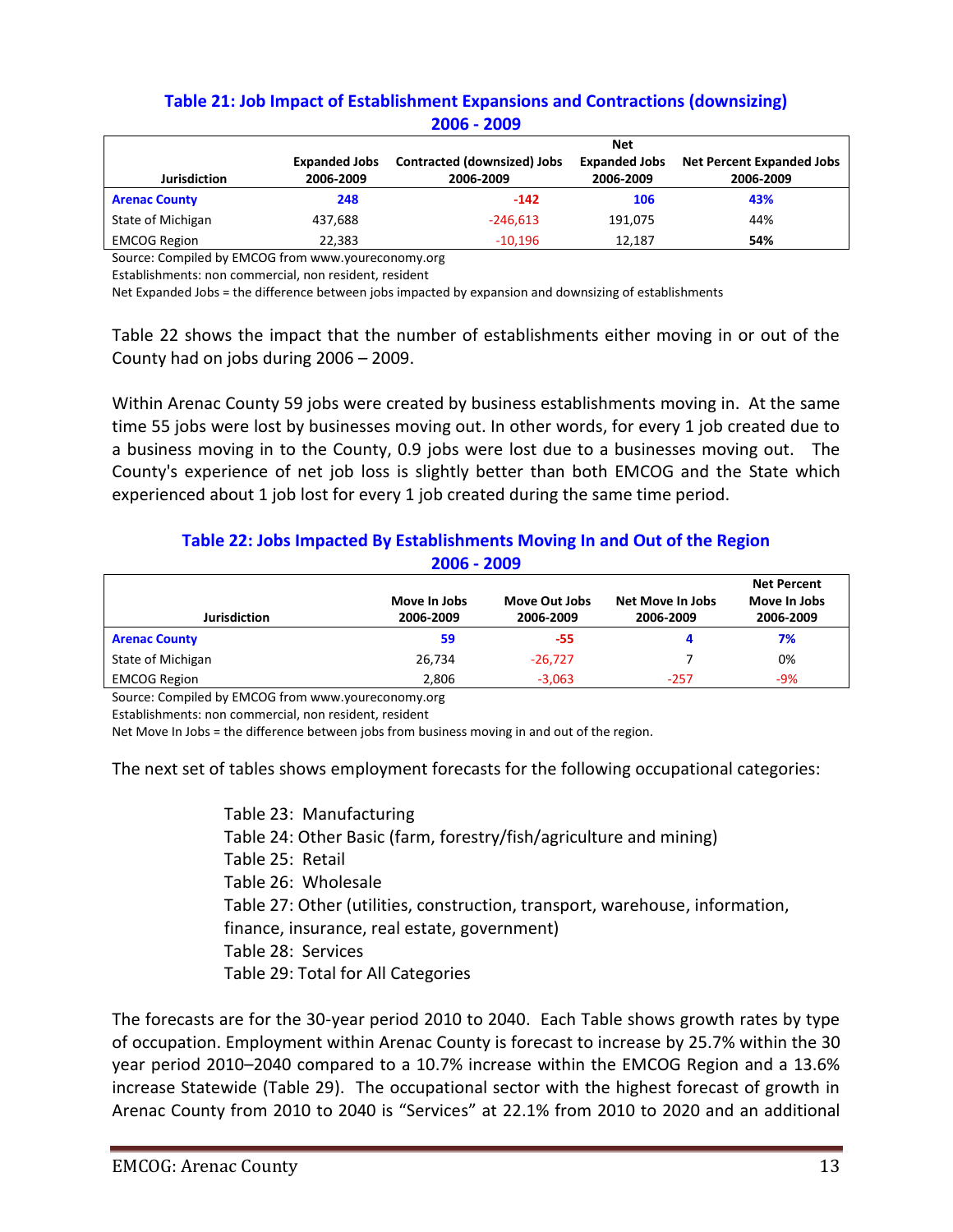growth of 27.5% from 2020 to 2040 for a 30 year growth of 56% (Table 28). Three of the occupational sectors, Other Basic (Table 24), Retail (Table 25) and Wholesale (Table 26) are forecast with reductions in employment over the 30 year time frame.

|                      |         | <u>IVIMIVU ACTURINU</u> |         |                                 |                                 |
|----------------------|---------|-------------------------|---------|---------------------------------|---------------------------------|
|                      |         |                         |         | <b>Percent</b><br><b>Change</b> | <b>Percent</b><br><b>Change</b> |
| <b>Jurisdiction</b>  | 2010    | 2020                    | 2040    | 2010-2020                       | 2020-2040                       |
| Michigan             | 503,751 | 499,375                 | 450,679 | $-0.9%$                         | $-9.8%$                         |
| <b>EMCOG Region</b>  | 33,223  | 32,310                  | 28.946  | $-2.7%$                         | $-10.4%$                        |
| <b>Arenac County</b> | 521     | 514                     | 523     | $-1.4%$                         | 1.8%                            |
|                      |         |                         |         |                                 |                                 |

#### **Table 23: Occupational Employment Forecasts 2010 - 2040 MANUFACTURING**

Source: Compiled by EMCOG from MDOT Planning; MDOT Source: Institute for Research, Employment and the Economy, University of Michigan, 2013

## **Table 24: Occupational Employment Forecasts 2010 - 2040 OTHER BASIC**

| <b>Jurisdiction</b>  | 2010   | 2020   | 2040   | <b>Percent</b><br><b>Change</b><br>2010-2020 | <b>Percent</b><br><b>Change</b><br>2020-2040 |
|----------------------|--------|--------|--------|----------------------------------------------|----------------------------------------------|
| Michigan             | 97,511 | 90,828 | 82,498 | $-6.9%$                                      | $-9.2%$                                      |
| <b>EMCOG Region</b>  | 15,963 | 14.698 | 13,137 | $-7.9%$                                      | $-10.6%$                                     |
| <b>Arenac County</b> | 716    | 645    | 557    | $-9.9%$                                      | $-13.6%$                                     |

Source: Compiled by EMCOG from MDOT Planning; MDOT Source: Institute for Research, Employment and the Economy, University of Michigan, 2013

#### **Table 25: Occupational Employment Forecasts 2010 - 2040 RETAIL**

| <b>Jurisdiction</b>  | 2010    | 2020    | 2040    | <b>Percent</b><br><b>Change</b><br>2010-2020 | <b>Percent</b><br><b>Change</b><br>2020-2040 |
|----------------------|---------|---------|---------|----------------------------------------------|----------------------------------------------|
| Michigan             | 541,315 | 511,317 | 495,708 | $-5.5%$                                      | $-3.1%$                                      |
| <b>EMCOG Region</b>  | 44,768  | 42.029  | 40,202  | $-6.1%$                                      | $-4.3%$                                      |
| <b>Arenac County</b> | 987     | 931     | 929     | $-5.7%$                                      | $-0.1%$                                      |

Source: Compiled by EMCOG from MDOT Planning; MDOT Source: Institute for Research, Employment and the Economy, University of Michigan, 2013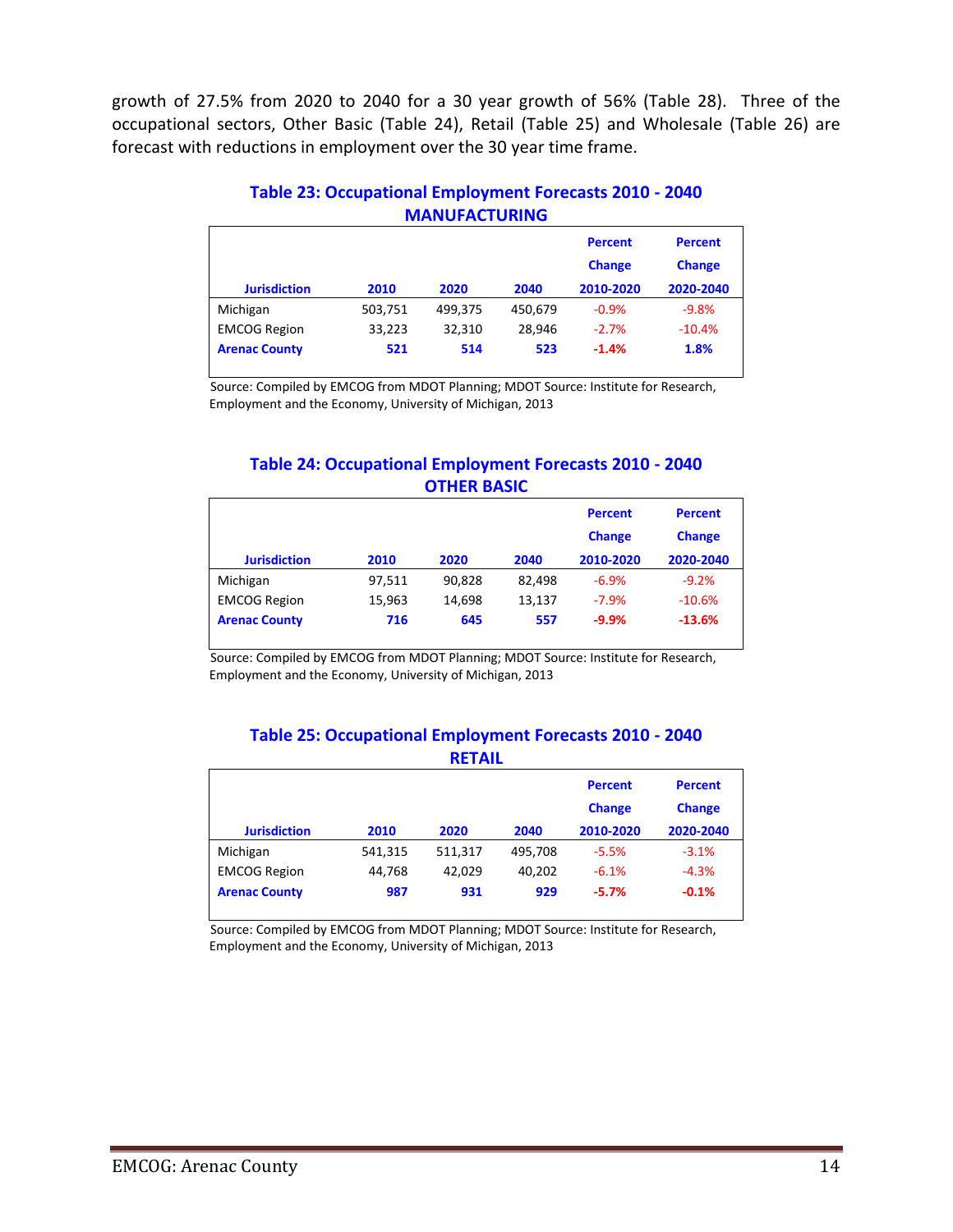| Table 26: Occupational Employment Forecasts 2010 - 2040 |
|---------------------------------------------------------|
| <b>WHOLESALE</b>                                        |

|                       |         |         |         | <b>Percent</b><br><b>Change</b> | <b>Percent</b><br><b>Change</b> |
|-----------------------|---------|---------|---------|---------------------------------|---------------------------------|
| <b>Jurisdiction</b>   | 2010    | 2020    | 2040    | 2010-2020                       | 2020-2040                       |
| Michigan              | 166,559 | 162,998 | 154,786 | $-2.1%$                         | $-5.0%$                         |
| <b>EMCOG Region</b>   | 8,607   | 8,169   | 7.638   | $-5.1%$                         | $-6.5%$                         |
| <b>Gratiot County</b> | 172     | 166     | 161     | $-3.6%$                         | $-3.0%$                         |

Source: Compiled by EMCOG from MDOT Planning; MDOT Source: Institute for Research, Employment and the Economy, University of Michigan, 2013

#### **Table 27: Occupational Employment Forecasts 2010 - 2020 OTHER**

|                      |           |           |           | <b>Percent</b><br><b>Change</b> | <b>Percent</b><br><b>Change</b> |
|----------------------|-----------|-----------|-----------|---------------------------------|---------------------------------|
| <b>Jurisdiction</b>  | 2010      | 2020      | 2040      | 2010-2020                       | 2020-2040                       |
| Michigan             | 1,536,596 | 1,623,614 | 1,697,672 | 5.7%                            | 4.6%                            |
| <b>EMCOG Region</b>  | 109,826   | 114.316   | 119,908   | 4.1%                            | 4.9%                            |
| <b>Arenac County</b> | 2,102     | 2.293     | 2,516     | 9.1%                            | 9.7%                            |

Source: Compiled by EMCOG from MDOT Planning; MDOT Source: Institute for Research, Employment and the Economy, University of Michigan, 2013

## **Table 28: Occupational Employment Forecasts 2010 - 2040 SERVICES**

|                      |           |           |           | <b>Percent</b><br><b>Change</b> | <b>Percent</b><br><b>Change</b> |
|----------------------|-----------|-----------|-----------|---------------------------------|---------------------------------|
| <b>Jurisdiction</b>  | 2010      | 2020      | 2040      | 2010-2020                       | 2020-2040                       |
| Michigan             | 2,194,496 | 2.496.969 | 2,842,633 | 13.8%                           | 4.6%                            |
| <b>EMCOG Region</b>  | 141.039   | 158.728   | 181,560   | 12.5%                           | 14.4%                           |
| <b>Arenac County</b> | 3,219     | 3,932     | 5,012     | 22.1%                           | 27.5%                           |

Source: Compiled by EMCOG from MDOT Planning; MDOT Source: Institute for Research, Employment and the Economy, University of Michigan, 2013

#### **Table 29: Occupational Employment Forecasts 2010 - 2040 ALL OCCUPATIONS**

|                      |           |           |           | <b>Percent</b><br><b>Change</b> | <b>Percent</b><br><b>Change</b> |
|----------------------|-----------|-----------|-----------|---------------------------------|---------------------------------|
| <b>Jurisdiction</b>  | 2010      | 2020      | 2040      | 2010-2020                       | 2020-2040                       |
| Michigan             | 5,040,226 | 5,385,100 | 5,723,975 | 6.8%                            | 6.3%                            |
| <b>EMCOG Region</b>  | 353,426   | 370,250   | 391,390   | 4.8%                            | 5.7%                            |
| <b>Arenac County</b> | 7,717     | 8,480     | 9,142     | 9.9%                            | 14.4%                           |

 Source: Compiled by EMCOG from MDOT Planning; MDOT Source: Institute for Research, Employment and the Economy, University of Michigan, 2013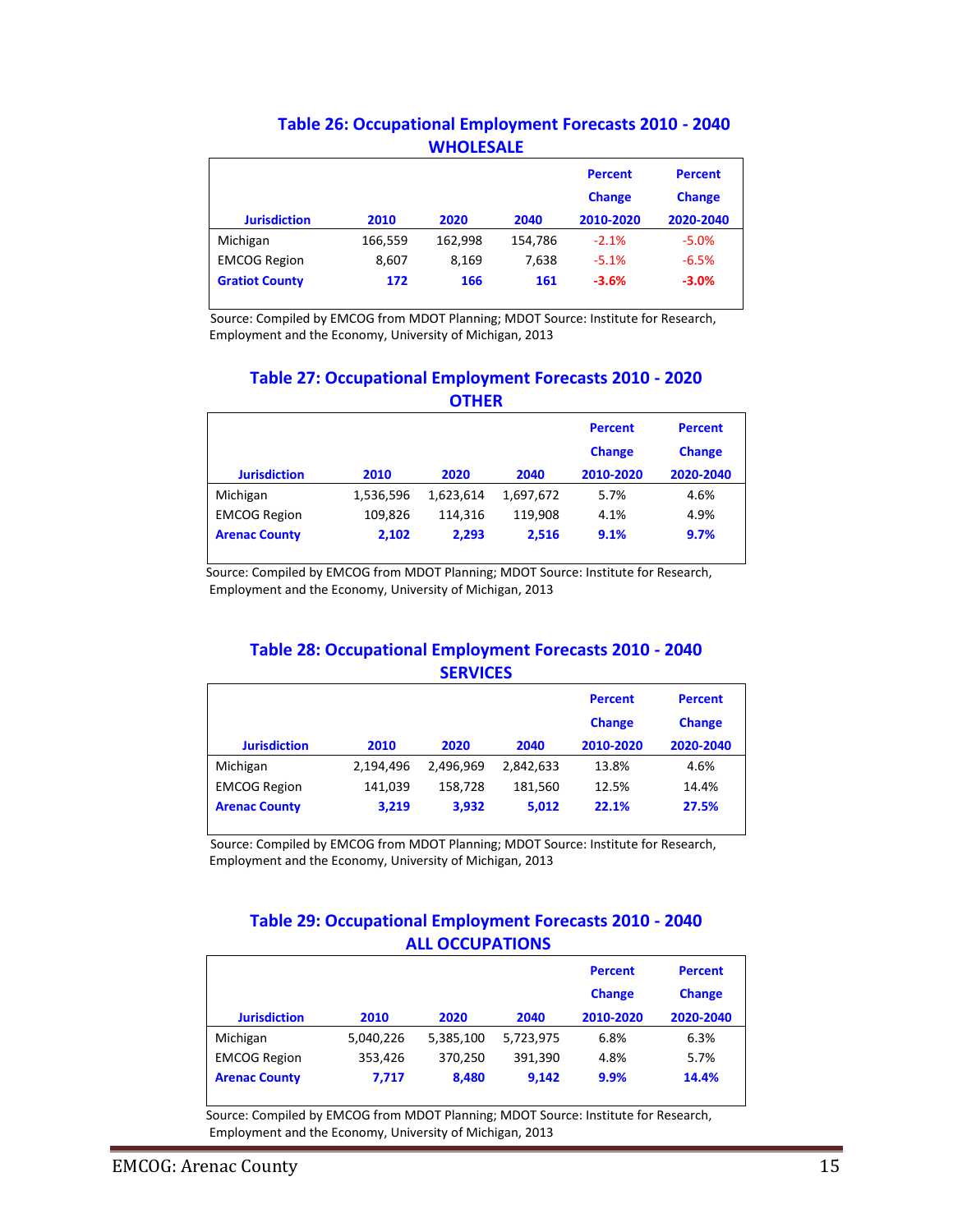#### **INCOME, POVERTY AND EDUCATION**

Per capita personal income (PCPI) is widely used as an indicator of the economic well-being of residents in an area. Changes in PCPI provide a statistical measurement of an area's wealth and sustainability compared to regional or national benchmarks. PCPI is measured by totaling all income sources, wages and salaries, asset income and transfer payments and dividing that total by the total population.

Table 30 shows the National, State and Arenac County PCPI for December of 2011. The State and County is compared to the National PCPI of \$41,560. The PCPI for Arenac County and the State of Michigan are both below the National average.

|                                             | and         |             |  |  |  |
|---------------------------------------------|-------------|-------------|--|--|--|
| <b>Percent of National Average</b>          |             |             |  |  |  |
| December 2011<br><b>Percent of National</b> |             |             |  |  |  |
| Area                                        | <b>PCPI</b> | <b>PCPI</b> |  |  |  |
| National                                    | 41,560      |             |  |  |  |
| <b>Arenac County</b>                        | 30,335      | 73.0%       |  |  |  |
| State                                       | 36,264      | 87.3%       |  |  |  |
|                                             |             |             |  |  |  |

# **Table 30: Per Capita Personal Income**

Source: Compiled by EMCOG from STATS America, January, 2013

Poverty is another strong indicator of the economic health and sustainability of the population of an area. Table 31 shows the level of poverty within Arenac County for the years 2000 and 2011 as compared to the EMCOG Region, the State and the Nation.

As a point of reference when reviewing Table 31, the 2012 preliminary estimated average U. S. Census poverty thresholds for annual income within the 48 contiguous states based on the size of the family unit are as follows:

| Size of Family Unit               | Annual Income |
|-----------------------------------|---------------|
| One person (unrelated individual) | \$11,722      |
| Under 65 Years                    | 11,945        |
| 65 Years and Over                 | 11,011        |
| Two People                        | 14,960        |
| Householder Under 65 Years        | 15,452        |
| Householder 65 Years and Over     | 13,891        |
| Three People                      | 18,287        |
| Four People                       | 23,497        |
| <b>Five People</b>                | 27,815        |
| Six People                        | 31,485        |
| Seven People                      | 35,811        |
| Eight People                      | 39,872        |
|                                   |               |

Source: www/census.gov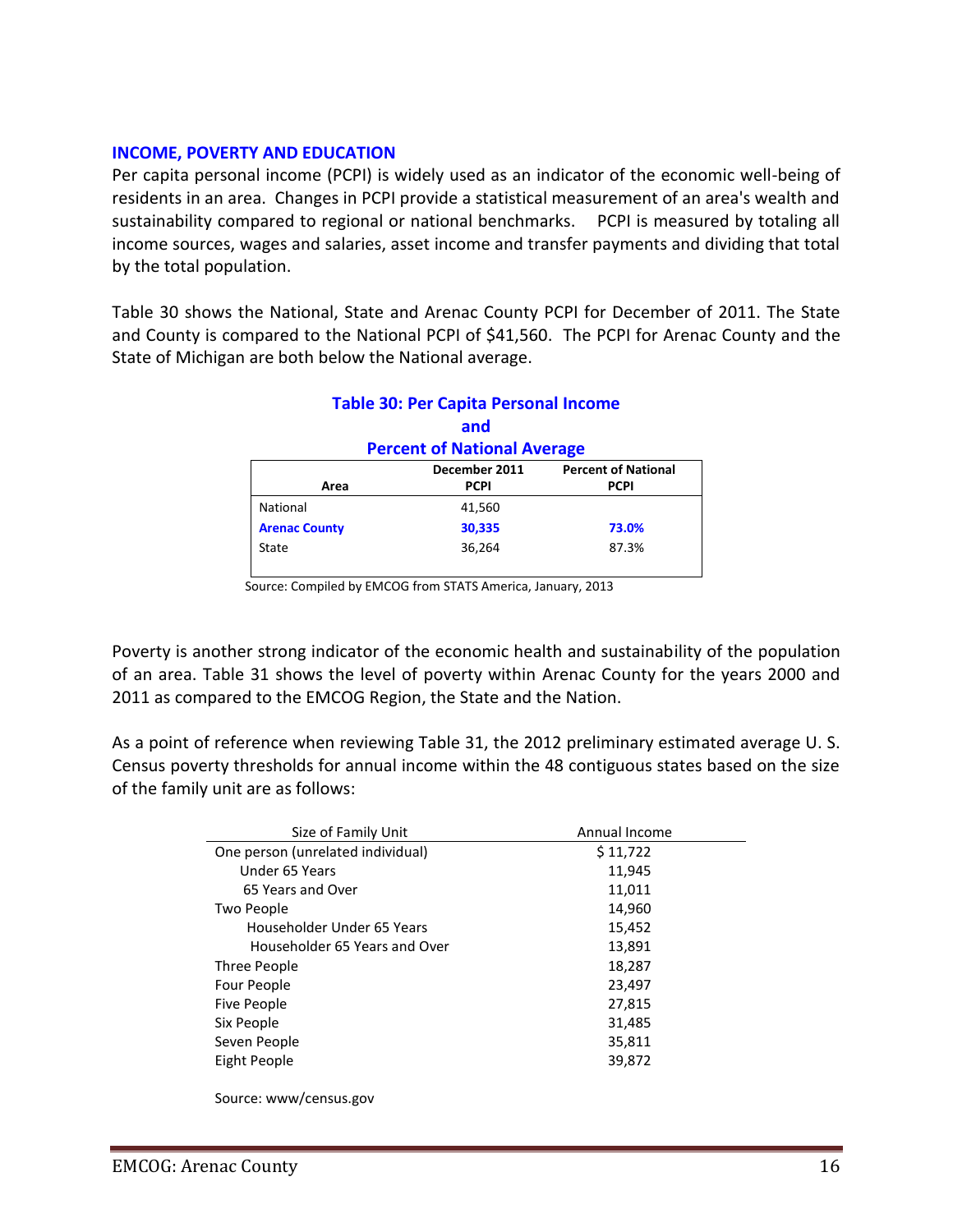As shown below, the National percentage of the population at the poverty level has increased by 2.8 percentage points since 2000 compared to 4.8 percentage points in Arenac County and 6.5 percentage points for the Region. Some of the increase in the percent of population at the poverty level could be attributed to the reduction in overall population of -7.9% in Arenac County since 2000 (i.e., the population at the poverty level represents a percentage of a smaller base). However there has not been a reduction in the poverty rate in the Nation the State of Michigan, or the EMCOG Region since the 2000 Census.

|                      | 2000              | 2011              | 2011 Ratio of              |  |  |  |
|----------------------|-------------------|-------------------|----------------------------|--|--|--|
|                      | Percent of        | Percent of        | Persons in                 |  |  |  |
| Area                 | <b>Population</b> | <b>Population</b> | <b>Poverty</b>             |  |  |  |
| <b>Arenac County</b> | 13.9%             | 18.7%             | 1 Out of Every 5.3 Persons |  |  |  |
| National             | 12.2%             | 15.0%             | 1 Out of Every 6.7 Persons |  |  |  |
| Michigan             | 11.3%             | 17.5%             | 1 Out of Every 5.7 Persons |  |  |  |
| <b>EMCOG Region</b>  | 12.3%             | 18.8%             | 1 Out of Every 5.3 Persons |  |  |  |

#### **Table 31: Percent of Population At Poverty Level 2000 – 2011**

Source: Compiled by EMCOG from U. S. Census Bureau American FactFinder

Another indicator of the economic viability of an area is the educational attainment of the population living there. Table 32 presents a comparison of Arenac County's educational attainment for 2000 and 2010 by identifying the percent of the population age 25 and older that does not have a high school diploma and the percent of the same population that has a degree (high school diploma or higher).

For Arenac County, as well as the EMCOG Region and the State, the numbers have been going in a positive direction for the past ten years. The portion of population without a high school diploma has decreased while the educational attainment at all levels has increased.

|                      |                    |                | Table 52. Education Attainment of Population 25 and Older 2000 - 2011 |                |                  |                  |
|----------------------|--------------------|----------------|-----------------------------------------------------------------------|----------------|------------------|------------------|
|                      |                    | 2011           |                                                                       |                |                  |                  |
|                      | 2000               | Percent        |                                                                       | 2011           | 2000             | 2011             |
|                      | Percent            | Without        | 2000                                                                  | Percent        | Percent          | Percent          |
|                      | Without            | <b>High</b>    | <b>Percent With</b>                                                   | With           | with             | with             |
|                      | <b>High School</b> | <b>School</b>  | <b>Diploma</b>                                                        | <b>Diploma</b> | <b>Bachelors</b> | <b>Bachelors</b> |
| Area                 | <b>Diploma</b>     | <b>Diploma</b> | Or Higher                                                             | or Higher      | or Higher        | or Higher        |
|                      |                    |                |                                                                       |                |                  |                  |
| <b>Arenac County</b> | 23.2%              | 18.9%          | 76.8%                                                                 | 81.1%          | 9.1%             | 10.8%            |
| Michigan             | 16.6%              | 11.6%          | 83.4%                                                                 | 88.4%          | 21.8%            | 25.3%            |
| <b>EMCOG</b>         | 18.3%              | 13.1%          | 81.7%                                                                 | 86.9%          | 15.2%            | 17.7%            |

**Table 32: Education Attainment of Population 25 and Older 2000 - 2011**

Source: Compiled by EMCOG from Factfinder.census.gov

#### **TAXABLE VALUES, TAX RATES AND HOUSING**

The economic health of a community is, in many ways, tied to the health of its tax base. Without a healthy tax base essential services are difficult to deliver and the quality of life amenities that keep residents and businesses and attract new, become threatened. Without a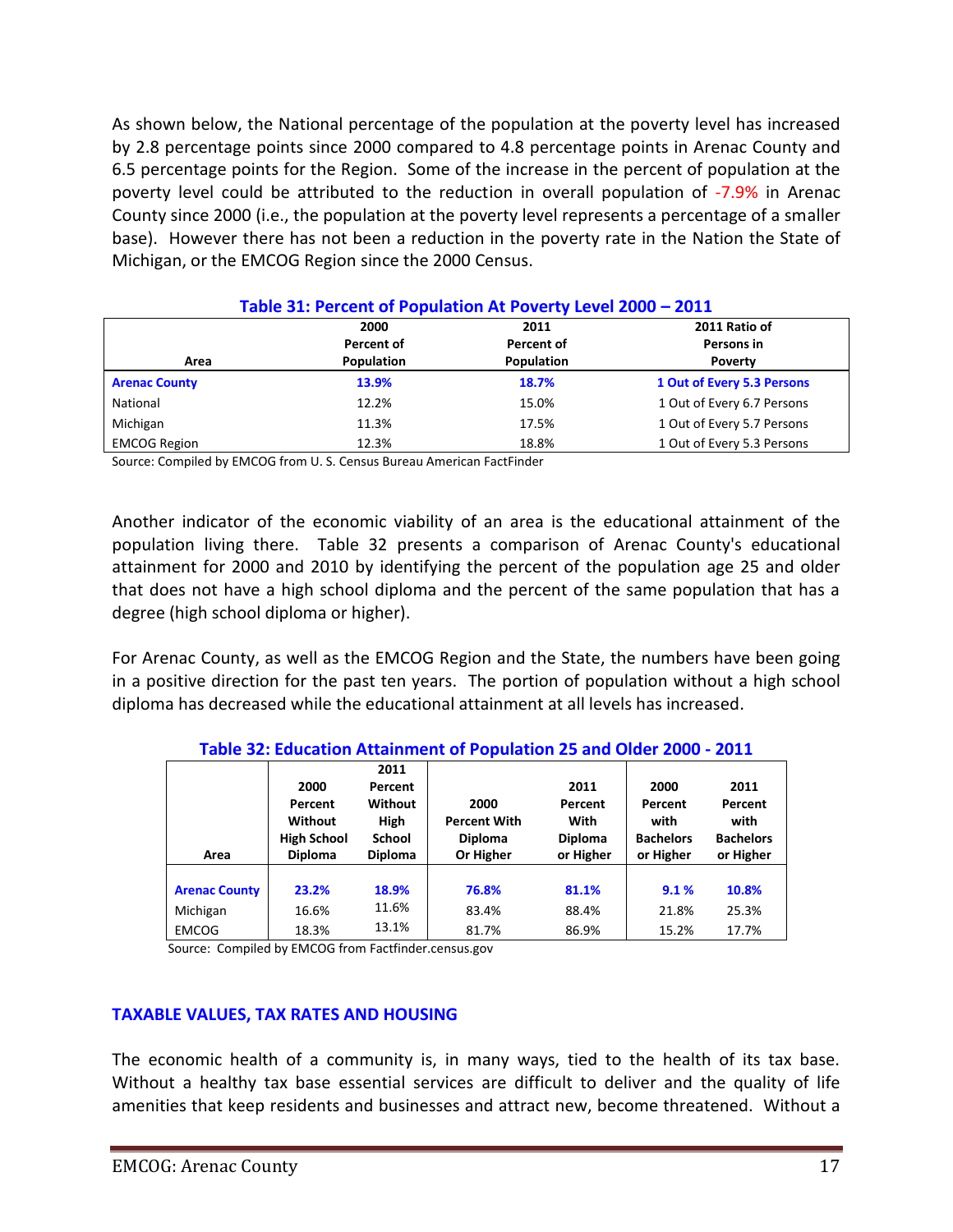sustainable tax base, bonds and tax initiatives for everything from public safety, education, local roads to water and sewer, are also be at risk.

Table 33 presents a comparison of taxable values for Arenac County, the EMCOG Region, and Michigan for the years 2000, 2005 and 2011. During the period 2000–2005 Arenac County's taxable value increase of 29% was greater than the increase for the EMCOG Region but less than for the State as a whole. During the years 2005–2011 the rate of growth of taxable value slowed for Arenac County (14.6%) but still grew at a greater rate than for the EMCOG Region (1O.0%) and especially the State as a whole (0.6%).

| Table 33: Property Tax Valuation 2000 - 2011 |                  |                  |             |                  |             |  |
|----------------------------------------------|------------------|------------------|-------------|------------------|-------------|--|
|                                              | 2000             | 2005             |             | 2011             |             |  |
|                                              | Taxable          | <b>Taxable</b>   | Percent     | <b>Taxable</b>   | Percent     |  |
|                                              | <b>Valuation</b> | <b>Valuation</b> | Change      | <b>Valuation</b> | Change      |  |
| <b>Jurisdiction</b>                          | (million's)      | (million's)      | 2000 - 2005 | (million's)      | 2005 - 2011 |  |
| <b>Arenac County</b>                         | 371.9            | 479.7            | 29.0%       | 549.7            | 14.6%       |  |
| State                                        | 240,647.5        | 321,653.1        | 33.7%       | 323,615.6        | 0.6%        |  |
| <b>EMCOG Region</b>                          | 17,393.6         | 22.078.3         | 26.9%       | 24,285.3         | 10.0%       |  |

Source: Compiled by EMCOG from 2000, 2005, and 2011 Ad Valorem Property Tax Report, Michigan Department of Treasury

Table 34 presents a comparison of the average tax rates levied for Arenac County, the EMCOG Region and for Michigan for the years 2000, 2005 and 2011. The tax rates are a calculation that represents an overall average millage rate based on total taxable values and total taxes levied. Tax millage rates are based on \$1.00 per \$1,000 of assessed valuation.

During the years 2000–2005 the County's overall millage rate decreased by -0.1% compared to a decrease of -1.7% in EMCOG and an increase of 1.4% for the State. During the next six years (2005–2011) the millage rate within the County decreased by another -2.4% compared to modest increases in the tax millage rates for both the EMCOG Region and the State.

| Table 34: Property Tax Rates 2000 - 2011 |                 |                 |                   |                 |                   |
|------------------------------------------|-----------------|-----------------|-------------------|-----------------|-------------------|
|                                          | 2000<br>Average | 2005<br>Average | Percent<br>Change | 2011<br>Average | Percent<br>Change |
| <b>Jurisdiction</b>                      | <b>Tax Rate</b> | <b>Tax Rate</b> | 2000 - 2005       | <b>Tax Rate</b> | 2005 - 2011       |
| <b>Arenac County</b>                     | 37.61           | 37.58           | $-0.1%$           | 36.66           | $-2.4%$           |
| State                                    | 39.32           | 39.88           | 1.4%              | 40.00           | 0.3%              |
| <b>EMCOG Region</b>                      | 35.58           | 34.99           | $-1.7%$           | 35.05           | 0.2%              |

Source: Compiled by EMCOG from 2000, 2005, and 2011 Ad Valorem Property Tax Report, Michigan Department of Treasury Average Tax Rate: calculation based on total taxes levied and total taxable valuation

Another indicator of the economic health of an area is the status of the growth of the housing stock and vacancy rates. Table 35 shows the 2000 and 2011 housing units and the rate of growth in housing units since the 2000 Census for Arenac County, the EMCOG Region, and the State. During this eleven-year time frame Arenac County experienced a 2.6% increase in housing units, which is lower than the increase in the EMCOG Region as a whole (4.7%) and the statewide increase of 7.0%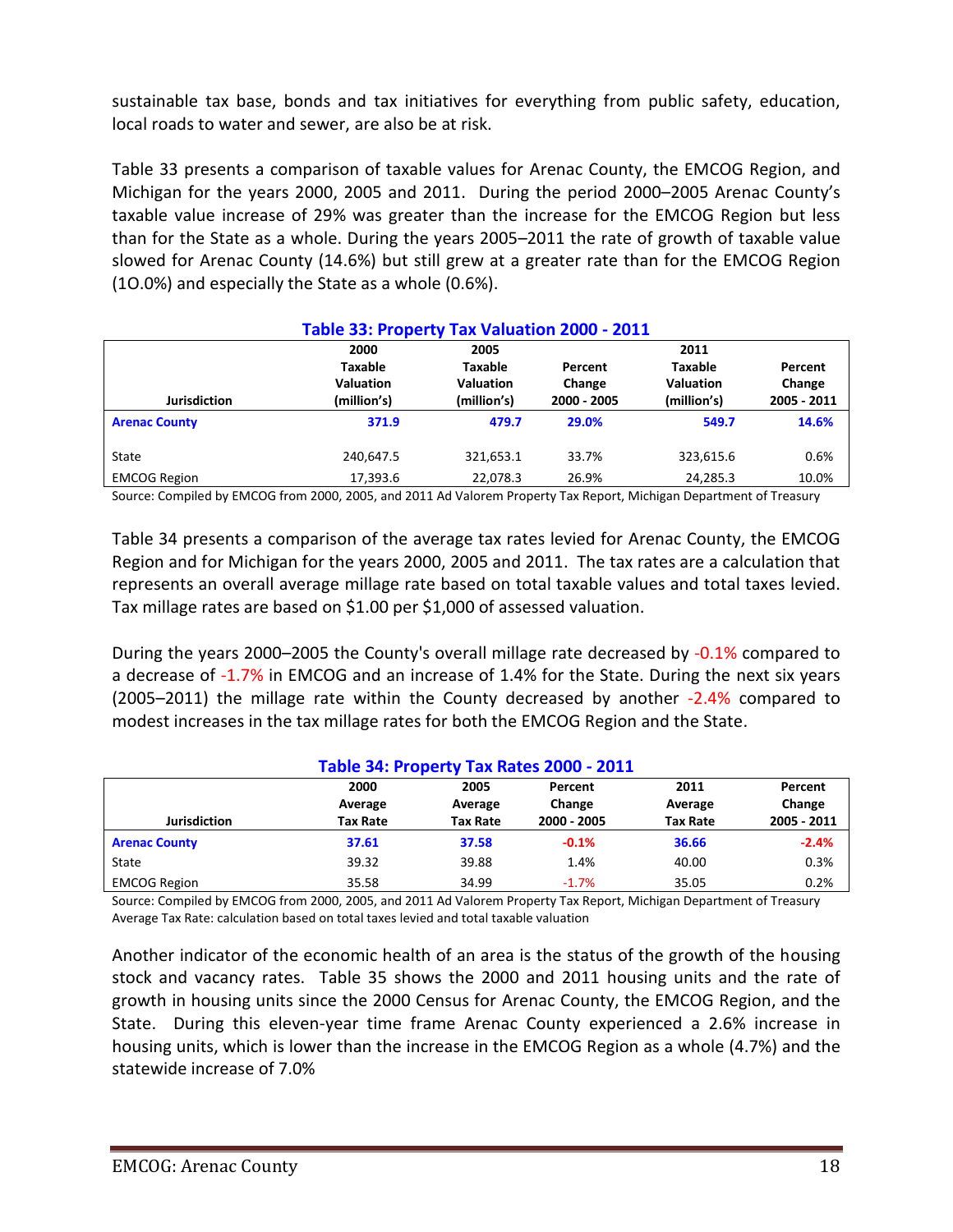| Table 35: Housing Units 2000 - 2011 |                      |                      |                       |  |
|-------------------------------------|----------------------|----------------------|-----------------------|--|
|                                     | 2000 Total           | 2011 Total           | <b>Percent Change</b> |  |
| <b>Jurisdiction</b>                 | <b>Housing Units</b> | <b>Housing Units</b> | 2000 - 2011           |  |
| <b>Arenac County</b>                | 9,563                | 9,807                | 2.6%                  |  |
| State                               | 4,234,279            | 4,532,215            | 7.0%                  |  |
| <b>EMCOG Region</b>                 | 345,374              | 396.223              | 4.7%                  |  |

#### **Table 35: Housing Units 2000 - 2011**

Source: Compiled by EMCOG from U.S. Census StatsAmerica 2007-2011 Estimates

While Arenac County experienced modest gains in housing units during the past 11 years, the vacancy rate data in Table 36 provides further information: the number of vacant housing units in 2000 and 2011 and the percent those vacant units are of the total housing for the same time period.

> Note: the vacancy rates are based on U. S. Census data. The Census determines a housing unit as vacant *if no one is living in it at the time of the interview, unless its occupants are only temporarily absent. A vacant unit may be one which is entirely occupied by persons who have a usual residence elsewhere* [\(www.census.gov\)](http://www.census.gov/). Based on this definition, second homes are counted as vacant.

As shown below (Table 36), the increase in housing in Arenac County from 2000 - 2011 (2.6% from Table 35) is less than the increase in vacancies during the same time frame (3.7 percentage points) for the County. The overall vacancy rate for Arenac County has increased from 29.8% in 2000 to 33.5% in 2011.

| Table 36: Housing Vacancies 2000 - 2011 |                                     |                 |                                     |                 |                                                 |
|-----------------------------------------|-------------------------------------|-----------------|-------------------------------------|-----------------|-------------------------------------------------|
|                                         |                                     | 2000            |                                     | 2011            | <b>Change In Housing</b><br><b>Vacancy Rate</b> |
| <b>Jurisdiction</b>                     | 2000 Vacant<br><b>Housing Units</b> | Vacancy<br>Rate | 2011 Vacant<br><b>Housing Units</b> | Vacancy<br>Rate | <b>Percentage Points</b><br>2000 - 2011         |
| <b>Arenac County</b>                    | 2.853                               | 29.8%           | 3,281                               | 33.5%           | 3.7                                             |
| State                                   | 448.618                             | 10.6%           | 707.033                             | 15.6%           | 5.0                                             |
| <b>EMCOG Region</b>                     | 70.702                              | 18.7%           | 88.348                              | 22.3%           | 3.6                                             |
| _______                                 | .                                   |                 |                                     |                 |                                                 |

Source: Compiled by EMCOG from U.S. Census StatsAmerica 2007-2011 Estimates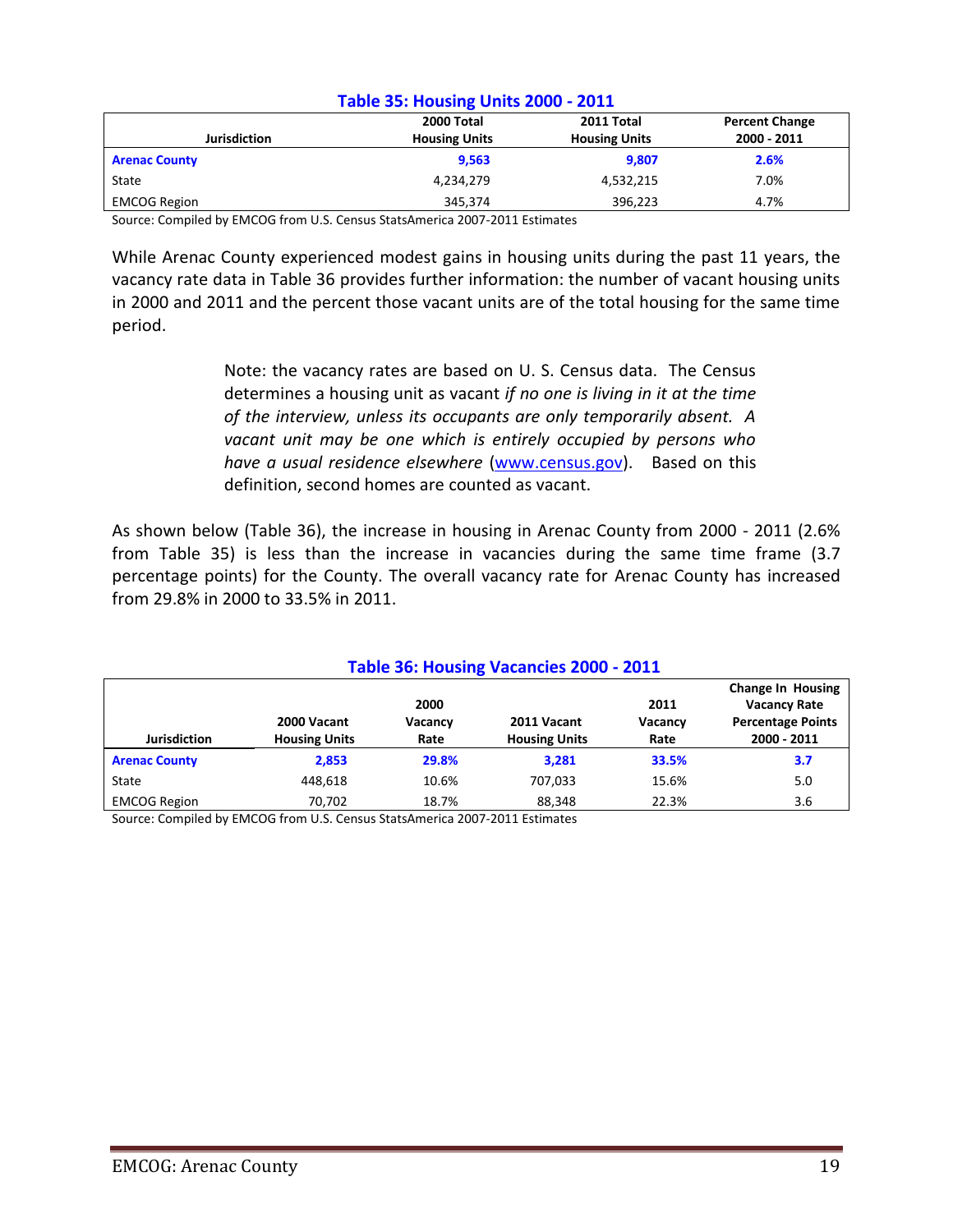#### **SUMMARY OF DATA FOR ARENAC COUNTY**

The following is a list of highlights of findings of the economic data for Arenac County:

#### **POPULATION TRENDS**

- Arenac County lost -7.9% of its population since 2000 (Table 2).
- Arenac County population is forecast to increase slightly through 2040 at a rate of 0.13% per year (Table 3).
- In spite of the projection of population loss from births and deaths as well as the out-migration of persons age 65 and older, the in-migration of population under the age of 65 will increase by 700 by the year 2030 and a total of 2,000 by the year 2040 (Table 3)
- The rate of population growth is forecast to decrease by -0.2% by from 2010-2020 and then increase by 4.0% from 2020-2040 (Table 4).
- Arenac County's population is getting older. The median age has increased from 31.3 in 1980 to 46.7 in 2010 (Table 5).
- The number of households is forecast to increase from 2010-2040 at a greater rate than the population growth, indicating a trend to smaller household size (Table 6).

#### **EMPLOYMENT AND JOBS**

- The 24-month (2011-2012) average unemployment rate for Arenac County of 11.3% is significantly higher than the National rate of 8.1% and the EMCOG rate of 8.3%. (Table 7).
- Arenac County's population is estimated to decrease by -5.3% during the daytime due to the net impact of workers commuting to jobs in and out of the County (Table 8).
- Overall, workers are "exported" out of the County for employment (Table 9).
- Resident sector businesses (i.e., either stand alone businesses or businesses headquartered with the County or state) make up 92% of businesses within Arenac County (Table 10).
- Approximately 89% of the resident sector businesses in Arenac County are either self-employed (1 employee) or Stage 1 (2-9 employees) (Table 11).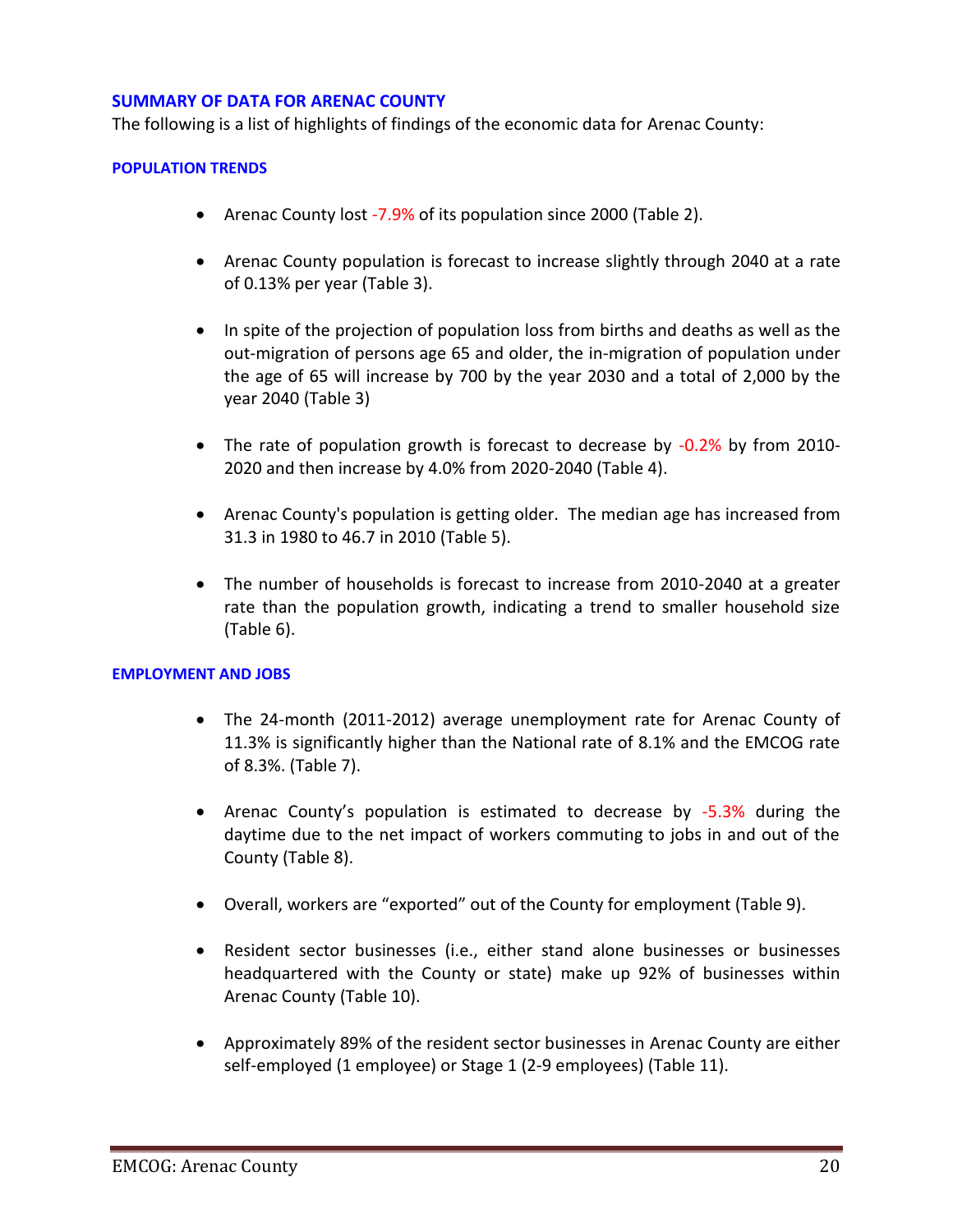- Stage 2 companies (10-99 employees) make up 8% of businesses in Arenac County (Table 11).
- 77% of jobs in Arenac County come from resident sector businesses; the least amount of jobs (less than 2%) are from the non-resident sector (Table 12).
- Nearly 63% of resident sector jobs in Arenac County are from either Stage 1 or Stage 2 businesses (Table 13).
- Resident businesses generate 89.5% of sales within Arenac County (Table 14).
- The Self-Employed and Stage 1 businesses (2-9 employees) generate an impressive 35% of sales within Arenac County (Table 15).
- Stage 2 businesses (10-99 employees) generate 41.0% of sales within Arenac County (Table 15).
- During the four year period 2006 2009 the Self-Employed businesses in Arenac County experienced a reduction in sales of -4.6% while Stage 1 businesses experienced a smaller decrease in sales of -3.8%. (Table 16).
- During the four year period 2006 2009 the Stage 2 businesses in Arenac County experienced a reduction in sales of -7.7% and Stage 3 businesses experienced a growth in sales of 6.6%. (Table 16).
- Stage 4 businesses which make up 0.1% of businesses and 8% of jobs in Arenac County experienced a 5% increase in sales during the same 4 year period (2006- 2009) (Table 16).
- From 2006 to 2009 the following business activity occurred in Arenac County:
	- For every 1 business that opened, 1.03 businesses closed (Table 17).
	- For every 1 job created from businesses opening, 1.87 jobs were lost due to business closures (Table 20).
	- For every 1 business that expanded, 0.5 businesses downsized (Table 18).
	- For every 1 job created from business expansion, 0.6 jobs were lost due to business downsizing (Table 21).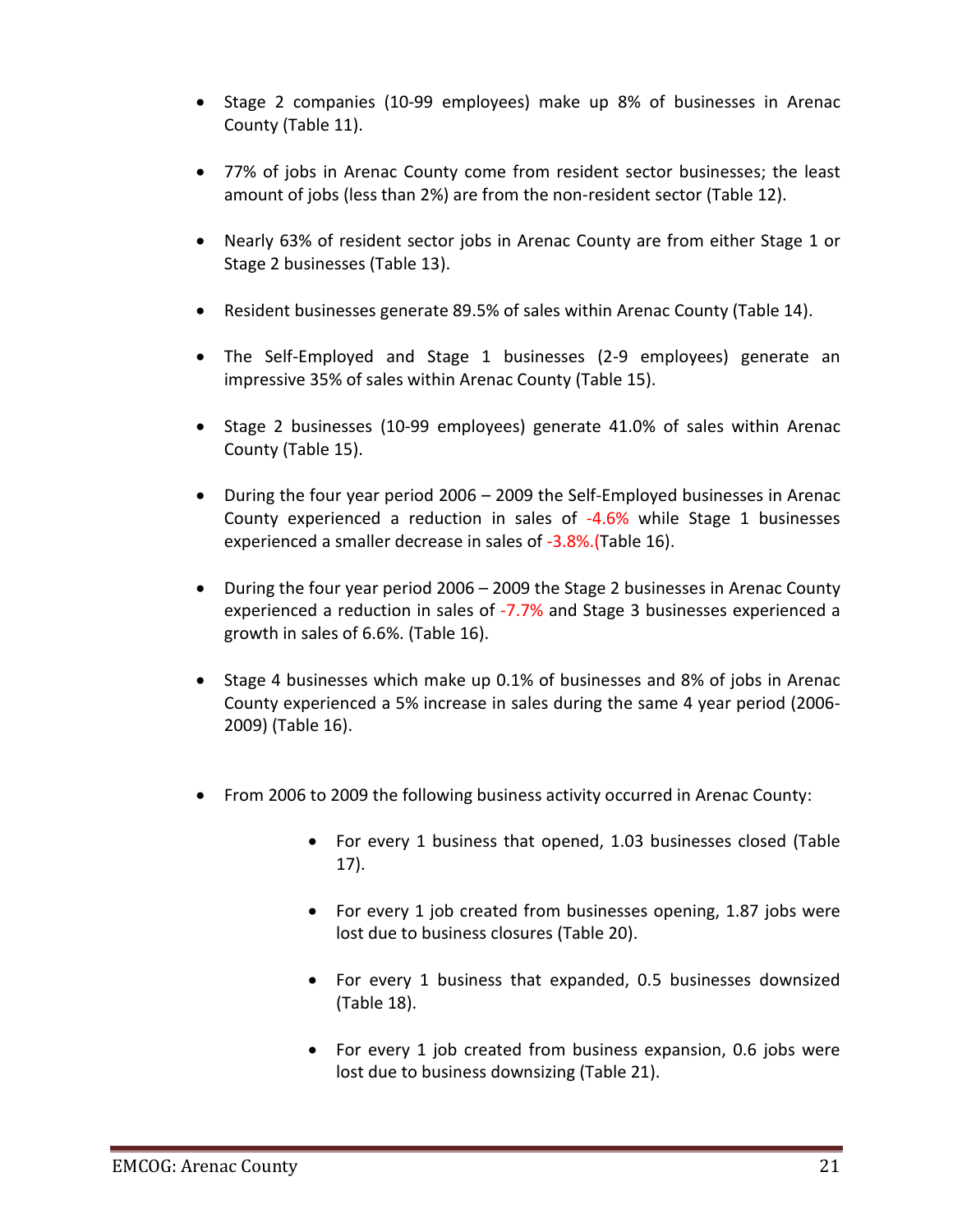- For every 1 business that moved in to the County, 1.1 businesses moved out of the County (Table 19).
- For every 1 job created from businesses moving in to the County, 0.9 jobs were lost due to businesses moving out of the County (Table 22).
- Arenac County Employment Sector Forecasts: 2010-2040
	- The largest employee occupation sector is "Services" (Table 28).
	- The second largest employee occupation sector is "Other" (Table 27).
	- The largest forecast increase in jobs at 56% is in "Services" (Table 28) followed by "Other" at 20% (Table 27.
	- The "Other Basic" (Table 24), "Retail" (Table 25) and "Wholesale" (Table 26) sectors in Arenac County are forecast to lose jobs by 2040.

#### **INCOME, POVERTY AND EDUCATION**

- Arenac County's 24-month 2011 PCPI (per capita personal income) is 73% of the National average. (Table 30).
- 18.7% of Arenac County's population (2011) is at the poverty level, an increase of 4.8 percentage points since 2000 (Table 31).
- The portion of Arenac County's population with a high school diploma has been increasing steadily since 2000 (Table 32).
- The portion of Arenac County's population that has a college degree or higher has been increasing steadily since 2000 (Table 32)

#### **TAXABLE VALUES, TAX RATES AND HOUSING**

- Taxable values in Arenac County grew from 2000 to 2005 but have grown at a slower rate since 2005 (Table 33).
- Taxable values in Arenac County grew at approximately a 50% greater rate than the EMCOG Region and at a significantly higher rate than the State as a whole (Table 33).